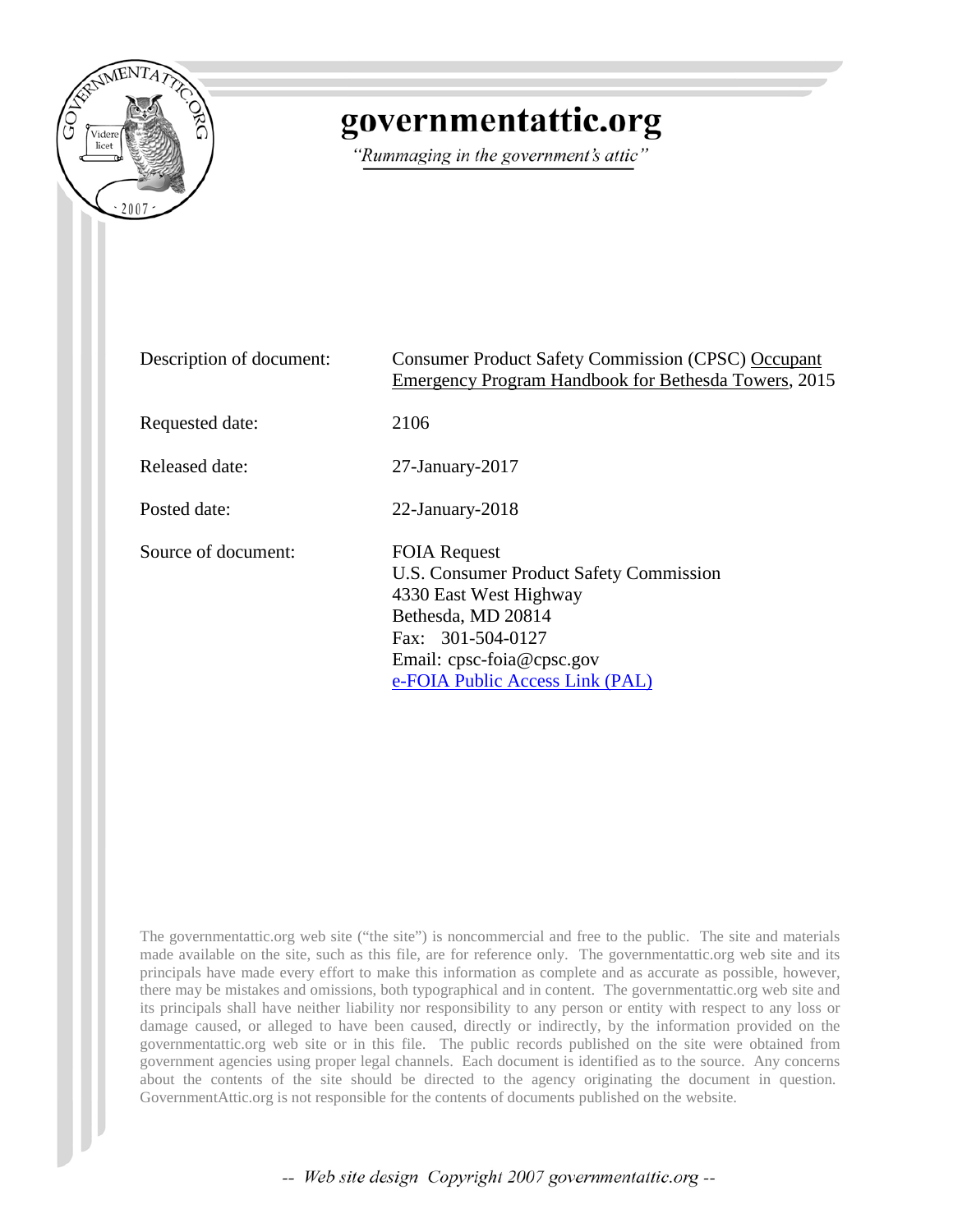From: Mills, Alberta E. [<AMills@cpsc.gov>](mailto:AMills@cpsc.gov) Sent: Fri, Jan 27, 2017 9:49 am Subject: FOIA Request 17-F-00196

In response to your FOIA request (17-F-00196) submitted to the U.S. CPSC, please find attached a copy of the CPSC's Occupant Emergency Plan (OEP) Handbook as requested.

Best regards, Alberta

Alberta E. Mills, FOI Officer U.S. Consumer Product Safety Commission Office of the Secretariat / Office of the General Counsel 301-504-7923 (office) 301-504-0127 (fax) [AMills@cpsc.gov](mailto:AMills@cpsc.gov) (email) [cpsc-foia@cpsc.gov](mailto:cpsc-foia@cpsc.gov?subject=FOIA%20Request) (to submit a FOIA request)

\*\*\*\*\*!!! Unless otherwise stated, any views or opinions expressed in this e-mail (and any attachments) are solely those of the author and do not necessarily represent those of the U.S. Consumer Product Safety Commission. Copies of product recall and product safety information can be sent to you automatically via Internet e-mail, as they are released by CPSC. To subscribe or unsubscribe to this service go to the following web page: http://www.cpsc.gov/en/Newsroom/Subscribe \*\*\*\*\*!!!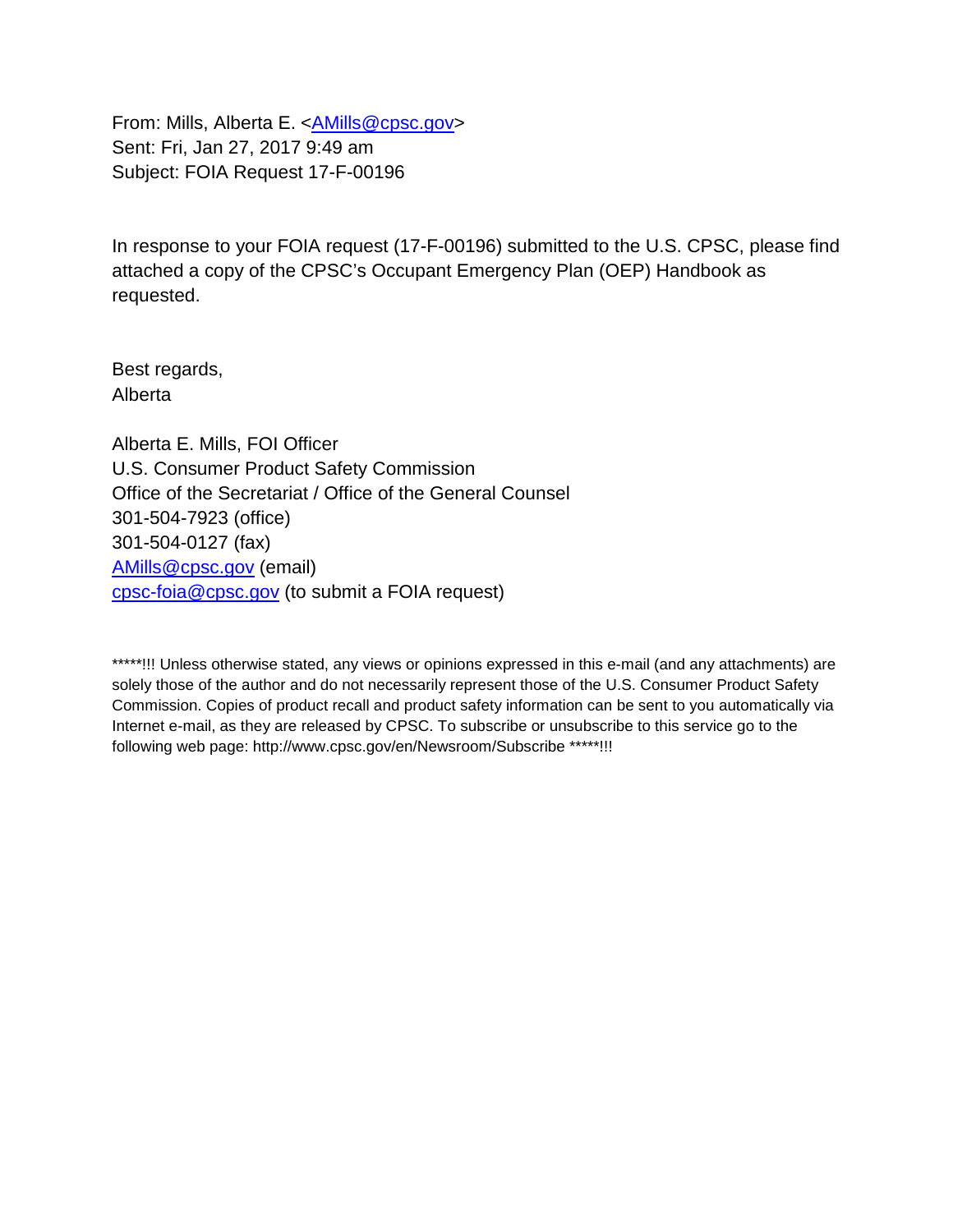**Appendix A**

# **U.S. CONSUMER PRODUCT SAFETY COMMISSION**

# **DECEMBER 2015**

# **OCCUPANT EMERGENCY PROGRAM HANDBOOK for BETHESDA TOWERS**



**OFFICE OF THE EXECUTIVE DIRECTOR DEPUTY EXECUTIVE DIRECTOR FOR OPERATIONS SUPPORT OFFICE OF FACILITIES SERVICES 4330-4340 EAST WEST HIGHWAY BETHESDA, MD 20814**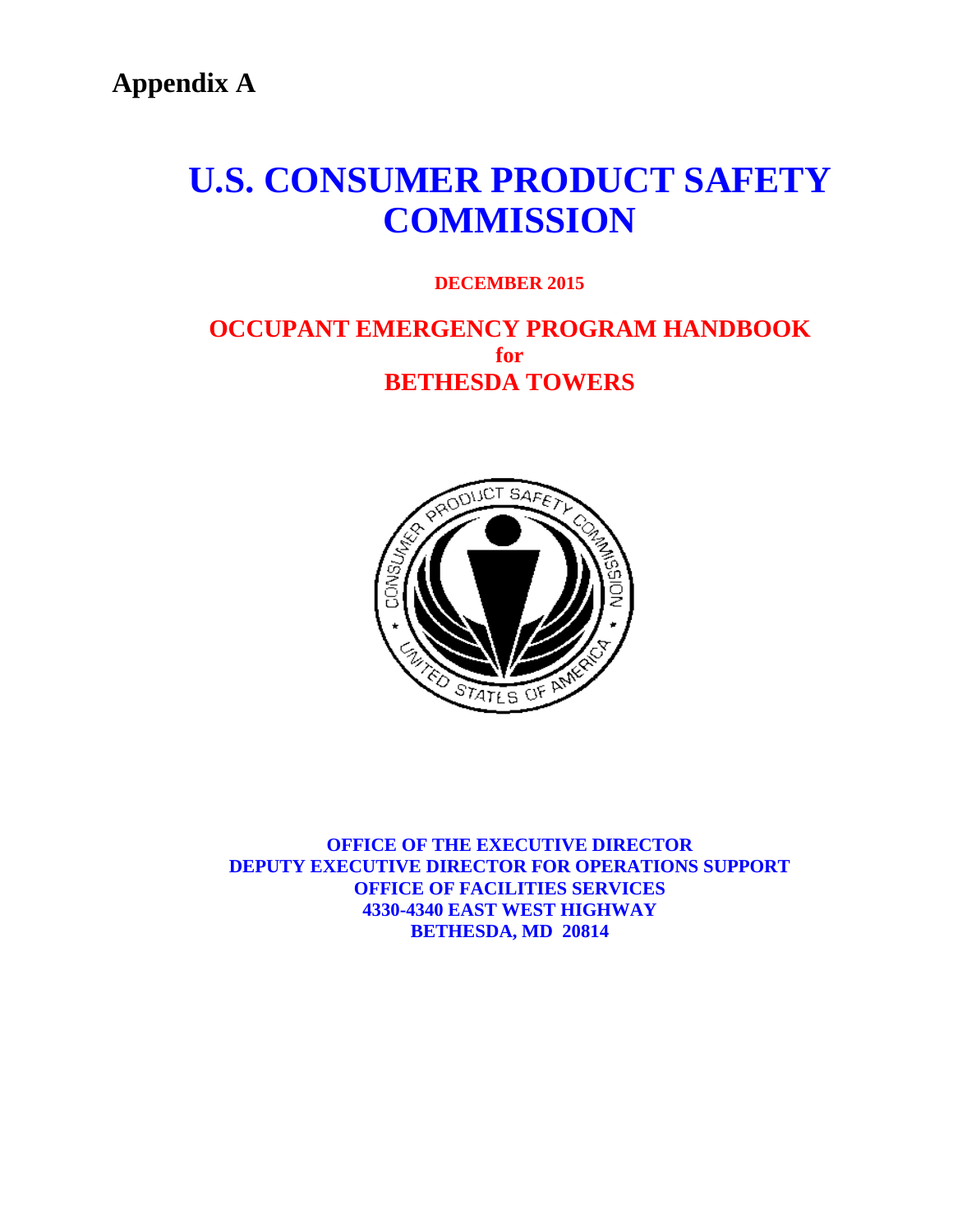# **U.S. CONSUMER PRODUCT SAFETY COMMISSION**

# **OCCUPANT EMERGENCY PROGRAM (OEP)**

#### **FOREWORD**

**This handbook describes the Occupant Emergency Program (OEP) for employees of the U.S. Consumer Product Safety Commission (CPSC) who are located at Bethesda Towers. There are separate OEP Handbooks for the other Washington DC area CPSC Facilities – 5 Research Place in Rockville and the Sample Storage Facility in Gaithersburg, Maryland, (see Appendix C). It provides guidance to assure maximum protection of life and property during emergencies in accordance with 41 CFR 102-74.**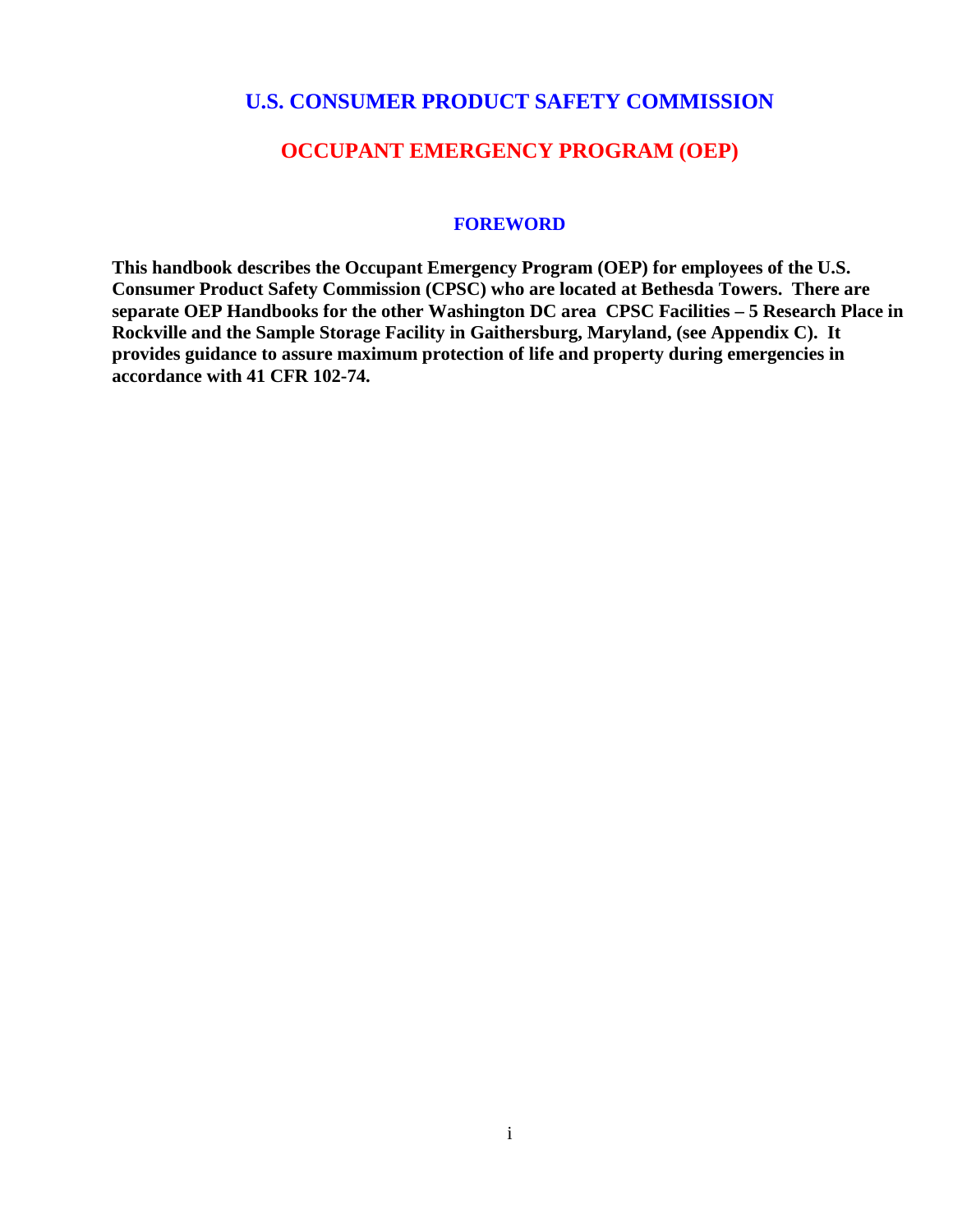#### **OCCUPANT EMERGENCY PROGRAM**

#### **Table of Contents**

|             |                                                                               | Page |
|-------------|-------------------------------------------------------------------------------|------|
|             | <b>SECTION 1 - REFERENCE</b>                                                  |      |
|             |                                                                               |      |
|             | <b>SECTION 2 - OCCUPANT EMERGENCY PROGRAM ORGANIZATION</b>                    |      |
| А.          |                                                                               |      |
| <b>B.</b>   |                                                                               |      |
| $C_{\cdot}$ |                                                                               |      |
|             |                                                                               |      |
|             | <b>SECTION 3 - EMERGENCY PROCEDURES</b>                                       |      |
| А.          |                                                                               |      |
| В.          | Evacuation Procedures for Those Needing Assistance to Evacuate the Building 8 |      |
| C.          |                                                                               |      |
| D.          |                                                                               |      |
| Е.          |                                                                               |      |
| F.          |                                                                               |      |
| G.          |                                                                               |      |
| Η.          |                                                                               |      |
| I.          |                                                                               |      |
| J.          |                                                                               |      |
| K.          |                                                                               |      |
| L.          |                                                                               |      |
| M.          |                                                                               |      |
| N.          |                                                                               |      |
|             | <b>SECTION 4 - ADMINISTRATIVE SERVICES AND PROCEDURES</b>                     |      |
| A.          |                                                                               |      |
| B.          |                                                                               |      |
|             |                                                                               |      |

# **SECTION 5 – BUILDING/OCCUPANT INFORMATION** (0880.2b – Appendix B)

# **SECTION 6 - EMERGENCY PROCEDURES FOR OTHER HEADQUARTERS LOCATIONS AND OTHER TENANT FEDERAL AGENCIES**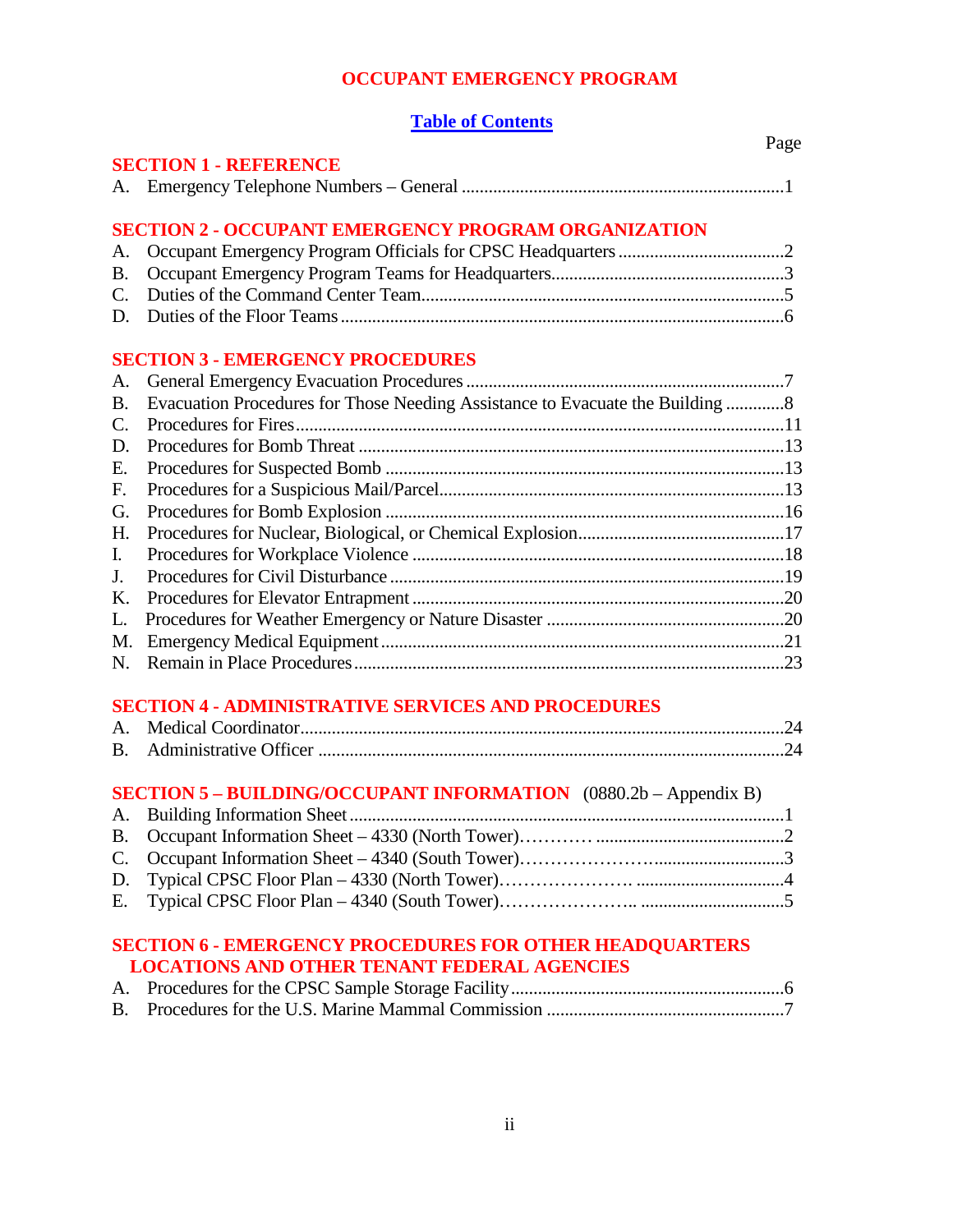# **SECTION 1 - REFERENCE**

# **A. Emergency Telephone Numbers - General**

| Lessor/DataWatch Systems (24-hour emergency number)  800-899-9872           |  |
|-----------------------------------------------------------------------------|--|
|                                                                             |  |
|                                                                             |  |
| CPSC Security Guard/Bethesda Towers 301-504-7721 (Desk), 202-520-9447(Cell) |  |
|                                                                             |  |
|                                                                             |  |
|                                                                             |  |
|                                                                             |  |
|                                                                             |  |
|                                                                             |  |
|                                                                             |  |
|                                                                             |  |
|                                                                             |  |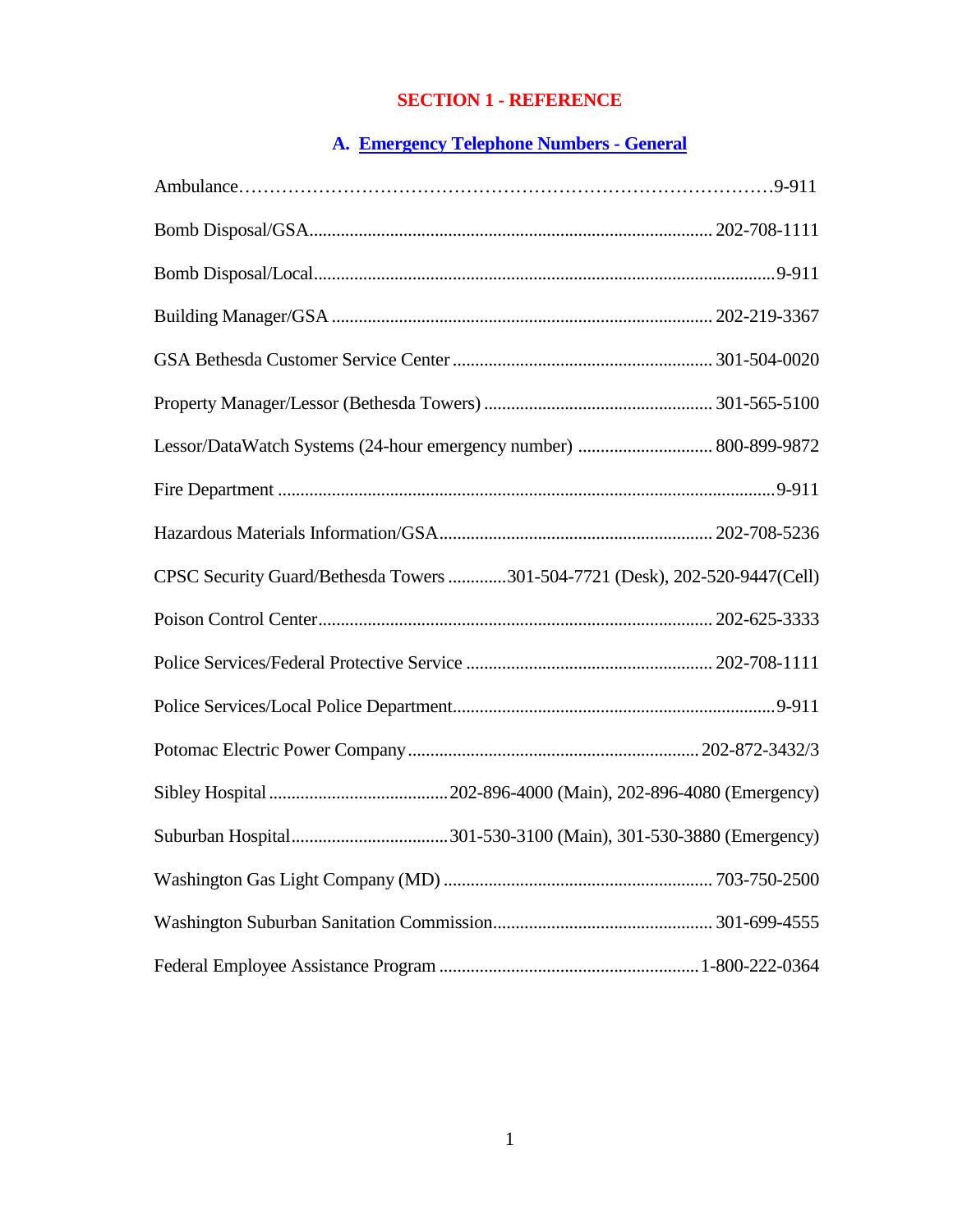#### **A. Occupant Emergency Program Officials for CPSC Bethesda Towers**

#### **1. Facility:**

U.S. Consumer Product Safety Commission 4330-4340 East West Highway Bethesda, Maryland 20814

#### **2. Command Center/Alternate Command Center, depending on the situation:**

**Command Center:** Designated Official, Office of the Executive Director, 836A, 301-504-7854.

**Alternate Command Center:** Building Manager's office, West Tower, 4350, Suite 400, 301-986-9517; DataWatch Systems, 800-899-9872 (24-hour emergency number).

**Alternate Command Center:** Bethesda-Chevy Chase High School, Assistant Principal's office, 4301 East West Highway, Bethesda, MD 20814, 240-497-6310, 240-497-6300 (main number).

#### **3. OEP Officials:**

**Designated Official:** Executive Director, Office of the Executive Director (EX).

**Deputy Designated Official:** Deputy Executive Director for Operations Support, Office of the Executive Director (EX).

**Deputy Designated Official:** Director, Office of Facilities Services (EXFS).

**Occupant Emergency Coordinator:** Chief, Facilities Services (EXFS).

**Floor Team Coordinator:** The Office of Information Technology Services (EXIT)

**Damage Control Leader**: Administrative Services Specialist, Office of Facilities Services (EXFS).

**Medical Coordinator:** Administrative Services Specialist, Office of Facilities Services (EXFS).

**Administrative Officer:** Administrative Services Specialist, Office of Facilities Services (EXFS).

**Building Official:** Bethesda Towers Property Manager, Moore & Associates.

**Technical Advisor:** Bethesda Towers Lead Engineer, Moore & Associates.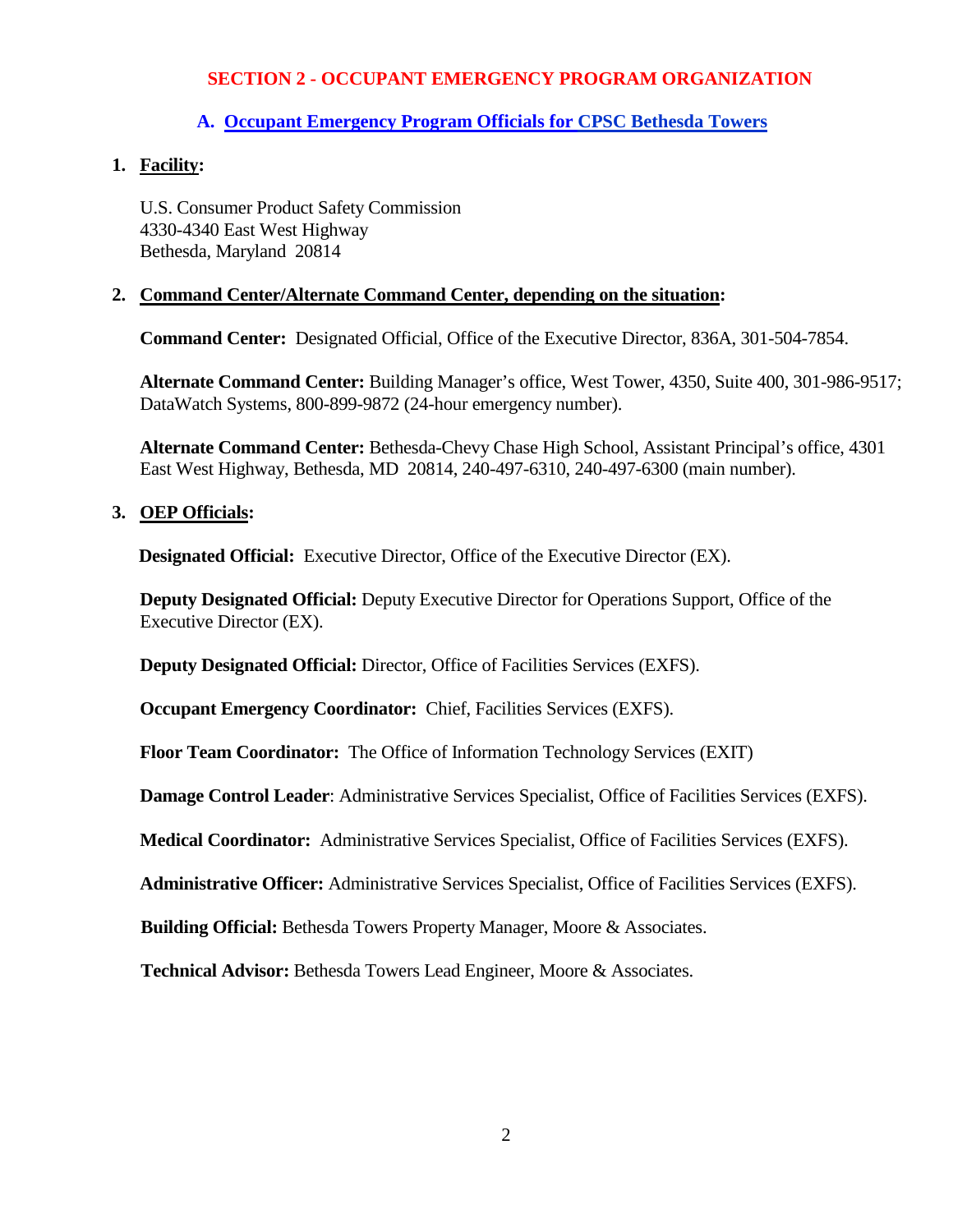#### **B. Occupant Emergency Program Teams for CPSC Bethesda Towers**

#### **1. Command Center Team**

#### **OCCUPANT EMERGENCY PROGRAM COMMAND CENTER TEAM**

- **Designated Official: Executive Director Patricia Adkins, EX, Room 836A, 301-504-7582, (cell) 301-325-7815**
- **Deputy Designated Official: Deputy Executive Director DeWayne Ray, EX, Room 836B, 301-504-7547, 240-882-6227 (cell**

**Deputy Designated Official: Director, Office of Facilities Services Douglas Brown, 301-504-7846, 202-302-9745 (cell)**

**Occupant Emergency Program Coordinator: Branch Chief Iris J. Parks, EXFS, Room 519B, 301-504-7078, 240-882-5441 (cell)**

**Floor Team Coordinator: Administrative Services Technician Constantia Demas, EXFS, 519-06, 301-504-7544 (cell)**

**Damage Control Leader: Physical Security Officer Ronald Welch., EXFS, 519-05, 301-504-7091, 240-882-6187 (cell)**

- **Medical Coordinator: Administrative Services Specialist Ronald P. Welch., EXFS, 519-05, 301-504-7091, 240-882-6187 (cell)**
- **Administrative Officer: Administrative Services Technician Constantia Demas, EXFS, 519-06, 301-504-7544 (cell)**
- **Building Official: Bethesda Towers Property Manager Nadia Saah, Moore & Associates, 4350 (West Tower), Room 400, 301-565-5100 DataWatch Systems, 800-899-9872 (24-hour number)**
- **Technical Advisor: Bethesda Towers Lead Engineer David Latney, Moore & Associates, 301-565-1000, DataWatch Systems, 800-899-9872 (24-hour emergency number)**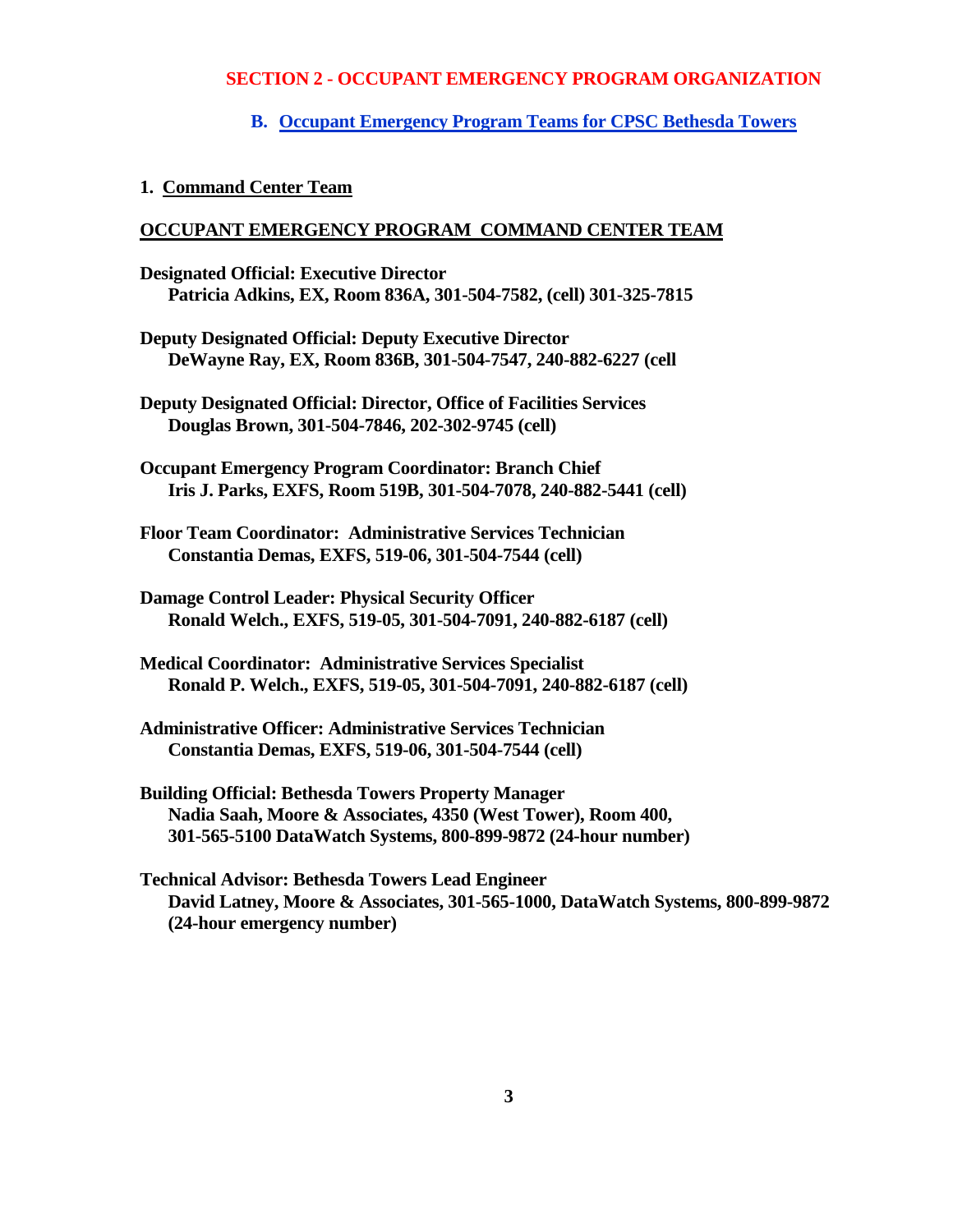# **B. Occupant Emergency Program Teams for CPSC Bethesda Towers(Cont'd)**

| <b>Floor Teams</b> |                            |                         |             |             |          |
|--------------------|----------------------------|-------------------------|-------------|-------------|----------|
| 4 <sup>th</sup>    | FM(N)                      | <b>CPSC Guard</b>       | <b>EXFS</b> | Lobby       | 504-7721 |
| 5th                | <b>FM (N)</b>              | <b>Gregory Grayson</b>  | <b>FMPS</b> | 523-07      | 504-7725 |
|                    | FM(S)                      | <b>Isaac Pajuelo</b>    | <b>EPDS</b> | 604-07      | 504-7449 |
| <b>North</b>       | <b>SM#1</b>                | <b>Linda Watson</b>     | <b>EXFS</b> | 519-03      | 504-7115 |
|                    | <b>SM#2</b>                | <b>Adriane Clark</b>    | <b>FMFS</b> | 520-07      | 504-7201 |
|                    | <b>SM#3</b>                | Joseph Wagner           | <b>EXFS</b> | 519-02      | 504-7116 |
| <b>South</b>       | <b>SM#1</b>                | <b>Charles Smith</b>    | <b>ECON</b> | 517-05      | 504-7701 |
|                    | <b>SM#2</b>                | <b>Omar Stokes</b>      | <b>EPDS</b> | 504-04      | 504-7652 |
|                    | <b>SM#3</b>                | <b>Amy Kirshner</b>     | <b>ECON</b> | 517-01      | 504-7705 |
| 6 <sup>th</sup>    | <b>FM#1</b>                | <b>Troy Whitfield</b>   | <b>CRE</b>  | <b>610O</b> | 504-7548 |
| <b>North</b>       | <b>SM#1</b>                | <b>Salman Sarwar</b>    | <b>CFL</b>  | 610-42      | 504-7682 |
|                    | <b>SM#2</b>                | <b>Justin Jirgl</b>     | <b>CRE</b>  | 610-29      | 504-7814 |
| 7th                | <b>FM (N)</b>              | <b>Dennis Kacoyanis</b> | GC          | 704C        | 504-7587 |
|                    | FM(S)                      | <b>Dennis Kacoyanis</b> | GC          | 704C        | 504-7587 |
| <b>North</b>       | <b>SM#1</b><br><b>SM#2</b> | <b>Nancy Lowery</b>     | <b>COAB</b> | 720B        | 504-7254 |
| <b>South</b>       | <b>SM#1</b><br><b>SM#2</b> | <b>Sam Simmons</b>      | <b>MMC</b>  | 700         | 504-0087 |
| 8 <sup>th</sup>    | <b>FM (N)</b>              | <b>Harpreet Singh</b>   | <b>EXHR</b> | 815         | 504-7650 |
|                    | FM(S)                      | <b>Donna Simpson</b>    | <b>EXRM</b> | 838A        | 504-7218 |
| <b>North</b>       | <b>SM#1</b>                | <b>Darlene Copeland</b> | <b>ITIM</b> | 820-17      | 504-6884 |
|                    | <b>SM#2</b>                | <b>Randy Butturini</b>  | <b>ESEE</b> | 814         | 504-7562 |
| <b>South</b>       | <b>SM#1</b><br><b>SM#2</b> | <b>Beth Schwab</b>      | <b>EXRM</b> | 838B        | 504-7214 |

**FM – Floor Monitor SM –Stairwell Monitor (N)– North (S)- South**

4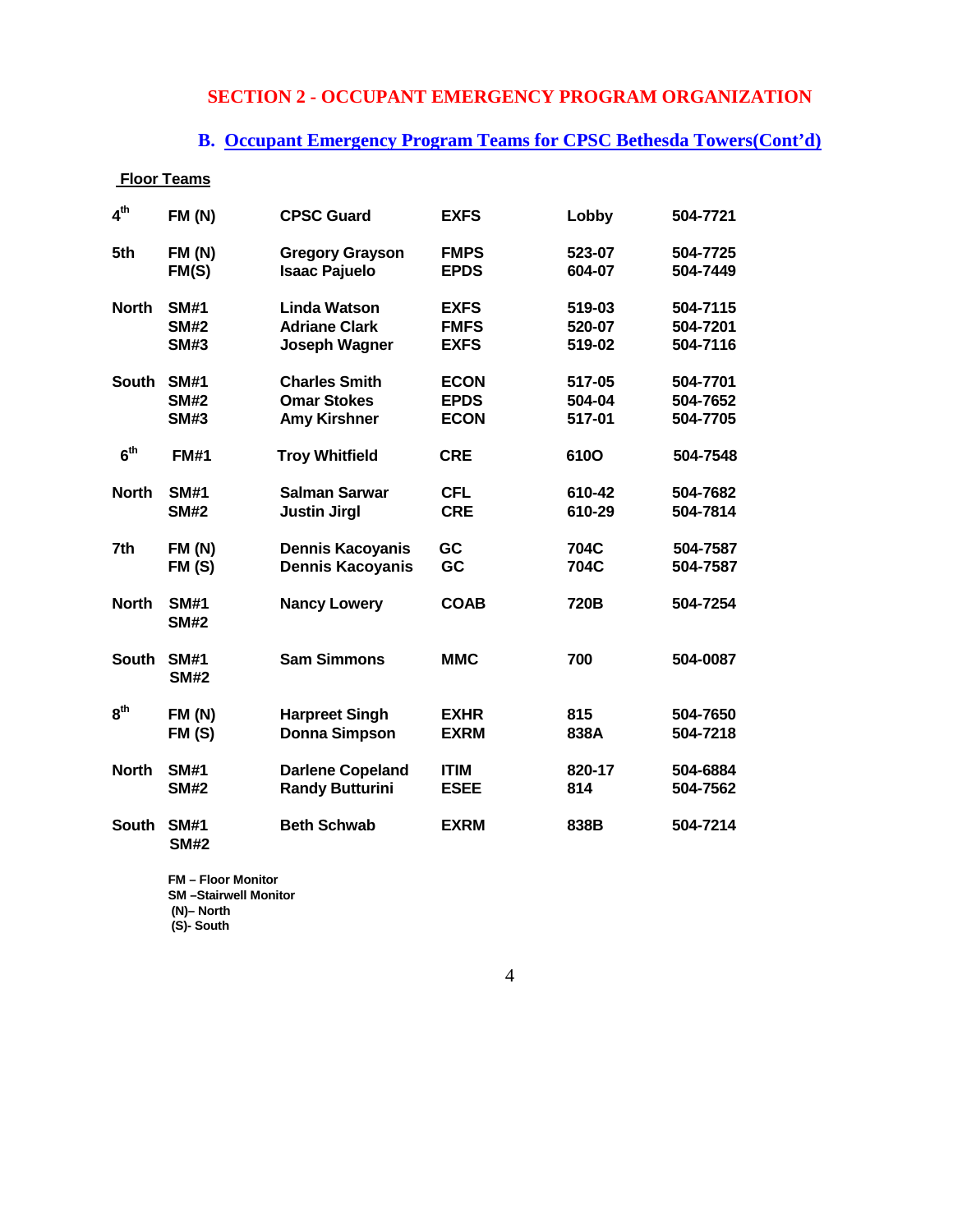# **C. Duties of the Command Center Team**

All emergency operations are directed from the building's Command Center, staffed by the Command Center Team. Duties of the Command Center Team members are listed below.

## **1. Designated/Deputy Designated Official**

- Assesses available information.
- Develops emergency plans.
- Activates OEP Teams.

# **2. Occupant Emergency Coordinator**

- Reports to Designated/Deputy Designated Official.
- Assists the Designated/Deputy Designated Official and represents him/her during his/her absence.
- EXFS maintains a current list of team personnel and coordinates updates to the OEP as necessary.
- Selects, organizes, and trains staff.
- Coordinates with Bethesda Towers building management.
- Directs occupants during emergencies.
- Identifies available medical emergency services.
- Coordinates with emergency response services.

## **3. Floor Team Coordinator**

- Reports to Occupant Emergency Coordinator.
- Controls planned movement of occupants.
- Coordinates evacuation and is advised by Floor Monitors when floors have been evacuated.

## **4. Damage Control Team Coordinator**

- Reports to Occupant Emergency Coordinator.
- Identifies and reports status of utilities, fire protection, communications, and other emergency equipment in the building.
- Maintains emergency call list for utilities and hazardous substances.
- Makes recommendations regarding use of facilities and equipment.
- Directs damage control team activities.

# **5. Medical Coordinator**

- Reports to Occupant Emergency Coordinator.
- Identifies available medical emergency services.
- Maintains first aid equipment.
- Arranges CPR, first aid, and other paramedical training.
- Maintains a list of personnel with CPR and paramedical training.

# **6. Administrative Officer**

- Reports to Occupant Emergency Coordinator.
- Records enacted emergency procedures.
- Maintains OEP records and updates them as needed.
- Provides required administrative services, including emergency team equipment.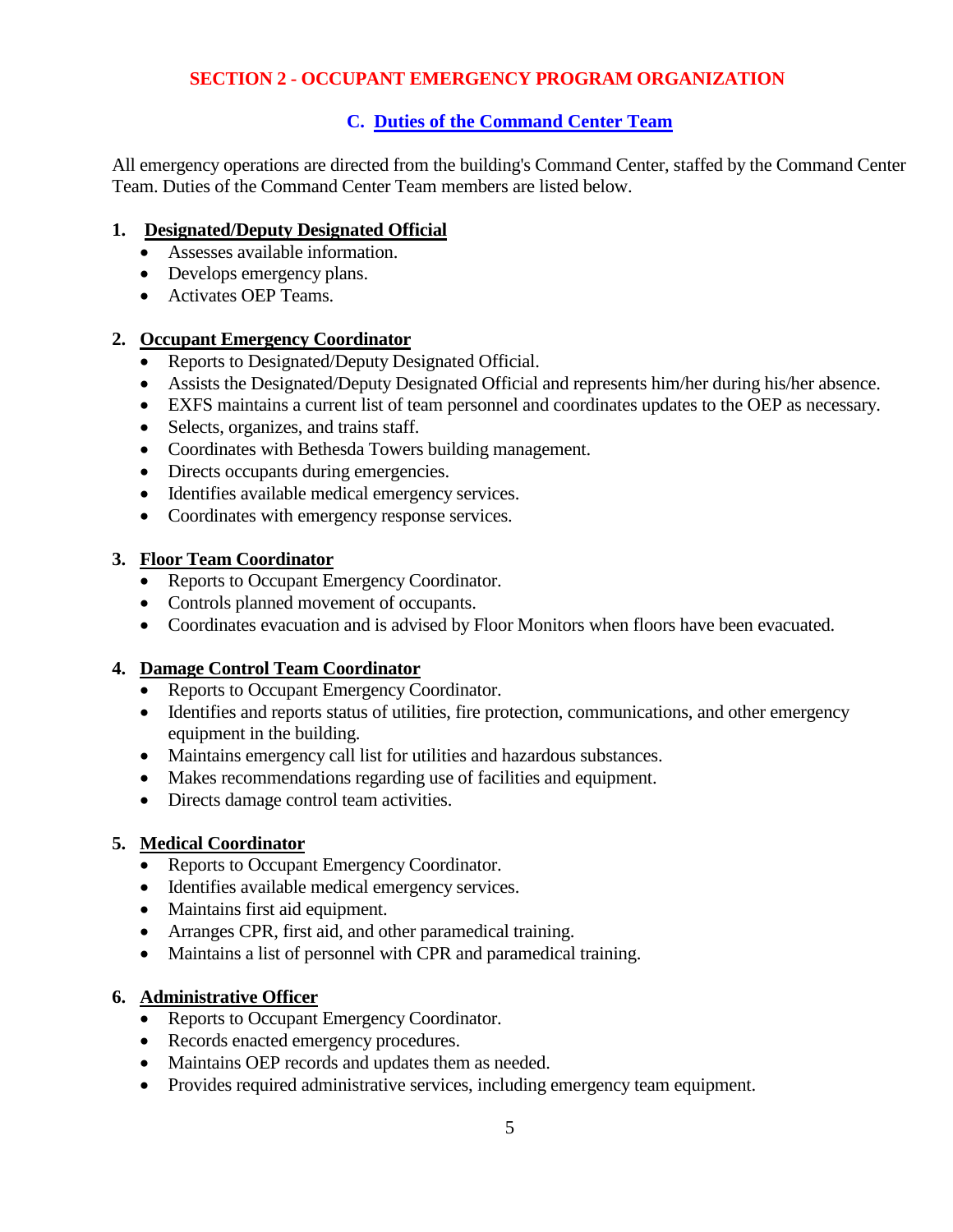# **C. Duties of the Command Center Team (Cont'd.)**

#### **7. Technical Advisor**

- Assists the Occupant Emergency Coordinator and the Damage Control Coordinator.
- Provides information and advice to Occupant Emergency Coordinator about the building and its operations prior to and during emergencies.

# **D. Duties of the Floor Teams**

#### **1. Floor Monitor**

- Reports to Floor Team Coordinator.
- Activates Stairwell Monitors and Employee Assistance Monitors.
- Supervises Floor Team.
- Coordinates emergency activities on assigned floor.
- Checks offices on his/her floor to ascertain the whereabouts of all employees or to assure all employees have evacuated the building.
- Checks all elevator lobbies for all employees needing assistance and use radio to inform the Floor Team Coordinator.
- Assures team vacancies are filled and notifies Floor Team Coordinator of all changes.

#### **2. Stairwell Monitor**

- Reports to Floor Monitor.
- Stations self in hallway at stairwell door, **not** inside stairwell.
- Maintains smooth flow of traffic into stairwell.
- Assures stairwell doors are neither blocked nor causing hazard for evacuees.
- Restricts use of elevators.
- Gives evacuees clear, calm instructions.

#### **3. Employee Assistance Monitor (if assigned)**

- Reports to Floor Monitor.
- If evacuation is required, determine whether the person needing assistance can exit the building safely, possibly after other employees have cleared the stairs, or if the employee will need to stay in the building until emergency evacuation personnel arrive.
- If a person needing assistance can not exit the building without the help of emergency evacuation personnel, then accompany the person needing assistance to a safe location (see SECTION 3 B. of this Directive) and wait until emergency evacuation personnel arrives.
- Report the location of person needing assistance, both before and after evacuation, to the Floor Monitor, Occupant Emergency Coordinator, or other member of the Command Center Team.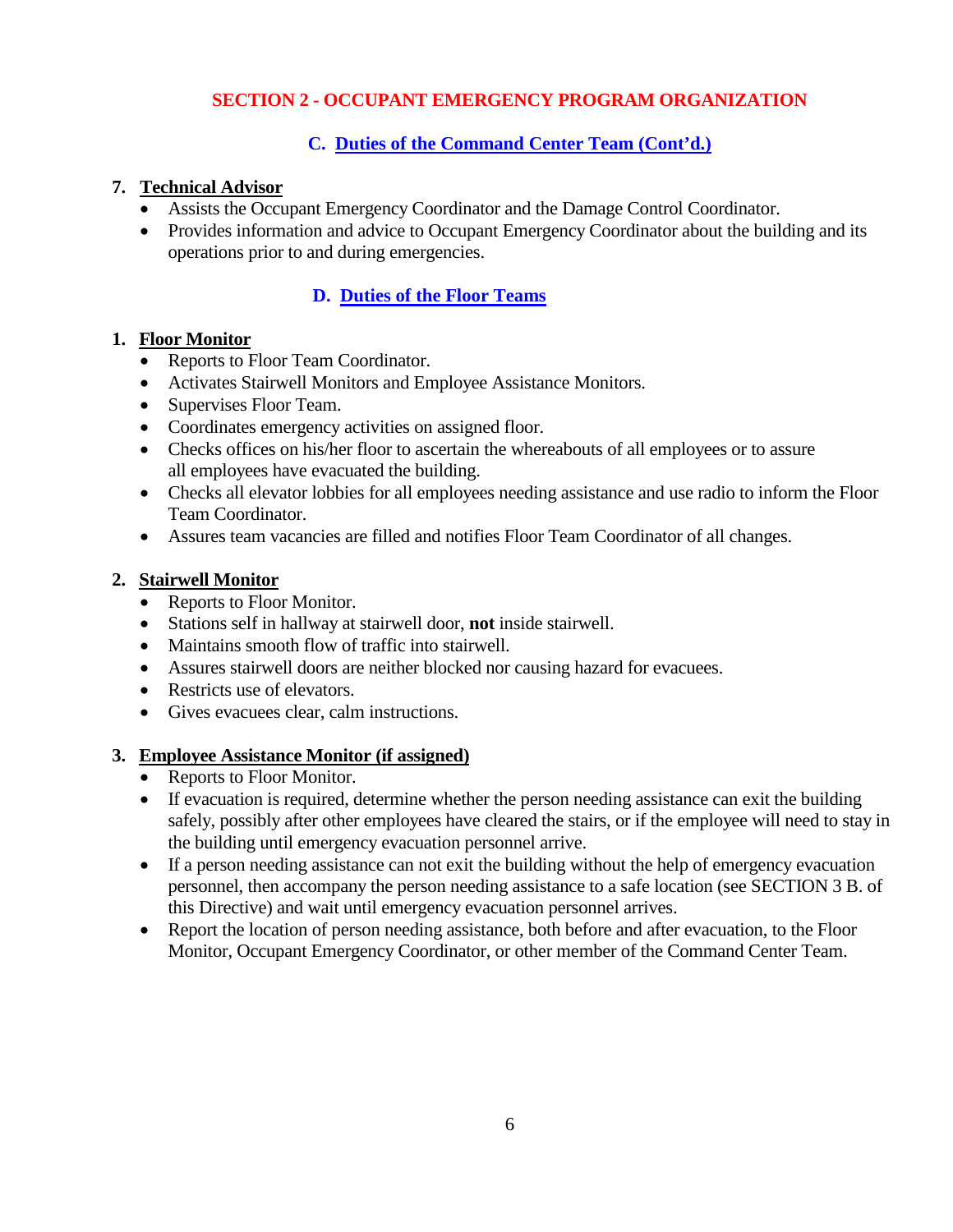# **A. General Emergency Evacuation Procedures**

#### **1. Personnel authorized to order evacuation:**

- Designated Official Executive Director, Office of the Executive Director.
- Deputy Designated Official Deputy Executive Director for Operations Support, Office of the Executive Director.
- Deputy Designated Official –Director, Office of Facilities Services.
- Bethesda Towers Property Manager Moore & Associates.
- Fire Official in Charge.
- Federal Protective Service (FPS).
- Montgomery County Police (MCP).

#### **2. Evacuation Signals**

- a) Complete Evacuation. Alarm pull stations and fire extinguishers are located near all stairwells. When activated, a "whooping," intermittent alarm and audio instructions are heard, along with flashing lights on affected and adjacent floors only. Activating alarm **does not** call the fire department; call 911.
- b) Partial Evacuation. Person(s) authorized to order evacuation should contact Floor Monitors of affected areas.
- c) Should the intercom system of the building become disabled, EXFS will contact office and division directors by telephone if an evacuation is ordered. Should CPSC's telephone system become disabled as well, EXFS will send messengers to each office.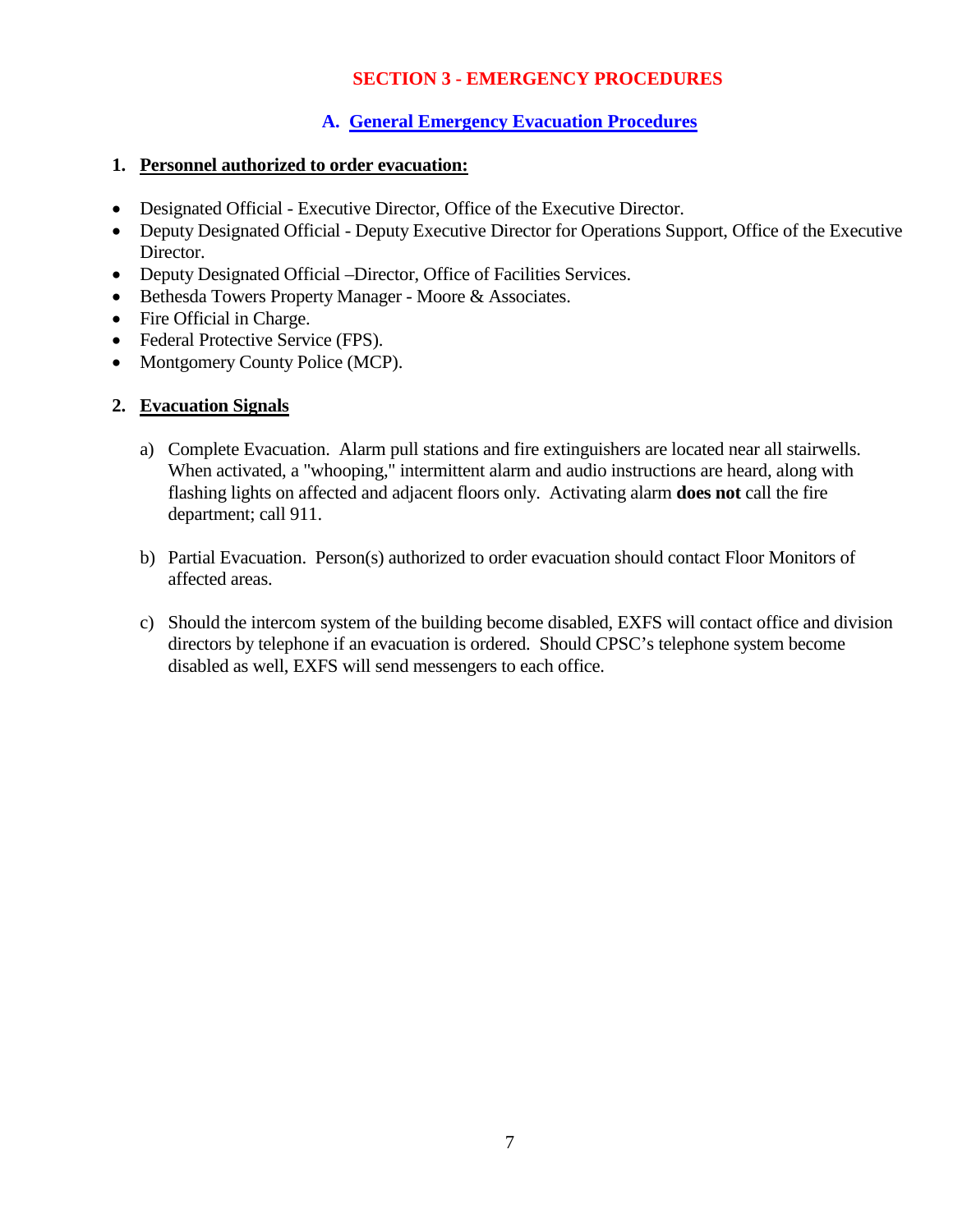# **B. Evacuation Procedures for Those Needing Assistance to Evacuate the Building**

This is the CPSC's emergency evacuation plan for persons needing assistance to evacuate Bethesda Towers, 4330 and 4340 East West Highway, Bethesda, MD. Questions regarding this plan can be directed to CPSC's Disabled Employees' Coordinator, Kathleen V. Buttrey, at 301-504-7771. She may also be contacted for information on the disabled or physically-challenged employees and their Employee Assistance Monitors.

# **1. When Alarm Sounds**

In the event of an alarm, an announcement will be made notifying employees if they are required to evacuate the building. If evacuation is required, employees must immediately begin evacuation. Employees must close, but not lock, their office doors as they leave. Employees who require assistance to evacuate the building are to go to the nearest North Tower elevator lobby (see paragraph 3 below). All other employees are to evacuate the building through the stairwells.

# **2. Alarm Pull Stations And Fire Extinguishers**

Alarm pull stations and fire extinguishers are located adjacent to all stairwell doors. Employees should not stop during an evacuation to use either an alarm or fire extinguisher unless the fire is in their immediate area. Every employee's primary responsibility in the event of an evacuation is to leave the building as quickly as is safely possible.

# **3. Evacuation Routes**

When possible, employees requiring assistance to evacuate the building will be evacuated through the elevators in the North Tower elevator lobbies. The glass lobby doors and stairwell doors are fail-safe and will automatically unlock when the fire alarm is activated. For safety reasons, the elevators will automatically go out of service when the evacuation alarm is sounded. However, once fire department personnel arrive and determine that it is safe to use the elevators they will be brought back into service.

**Persons located on floors 4-8** needing assistance to evacuate the building should proceed to the nearest NORTH TOWER elevator lobby to await evacuation by the fire department. The fire department will be informed that CPSC employees may be found on floors **4-8** NORTH TOWER elevator lobbies.

**In the event that the nearest NORTH TOWER elevator lobby is damaged, on fire, or poses a safety hazard**, persons needing assistance to evacuate the building should proceed to the nearest SOUTH TOWER elevator lobby to await evacuation by the fire department or proceed down the stairs.

Persons needing assistance to evacuate the building may bring an office chair with them to the elevator lobby to sit in while awaiting evacuation.

**Visitors** needing assistance to evacuate the building should follow the above procedures. Visitor escorts will remain with them until evacuation is complete.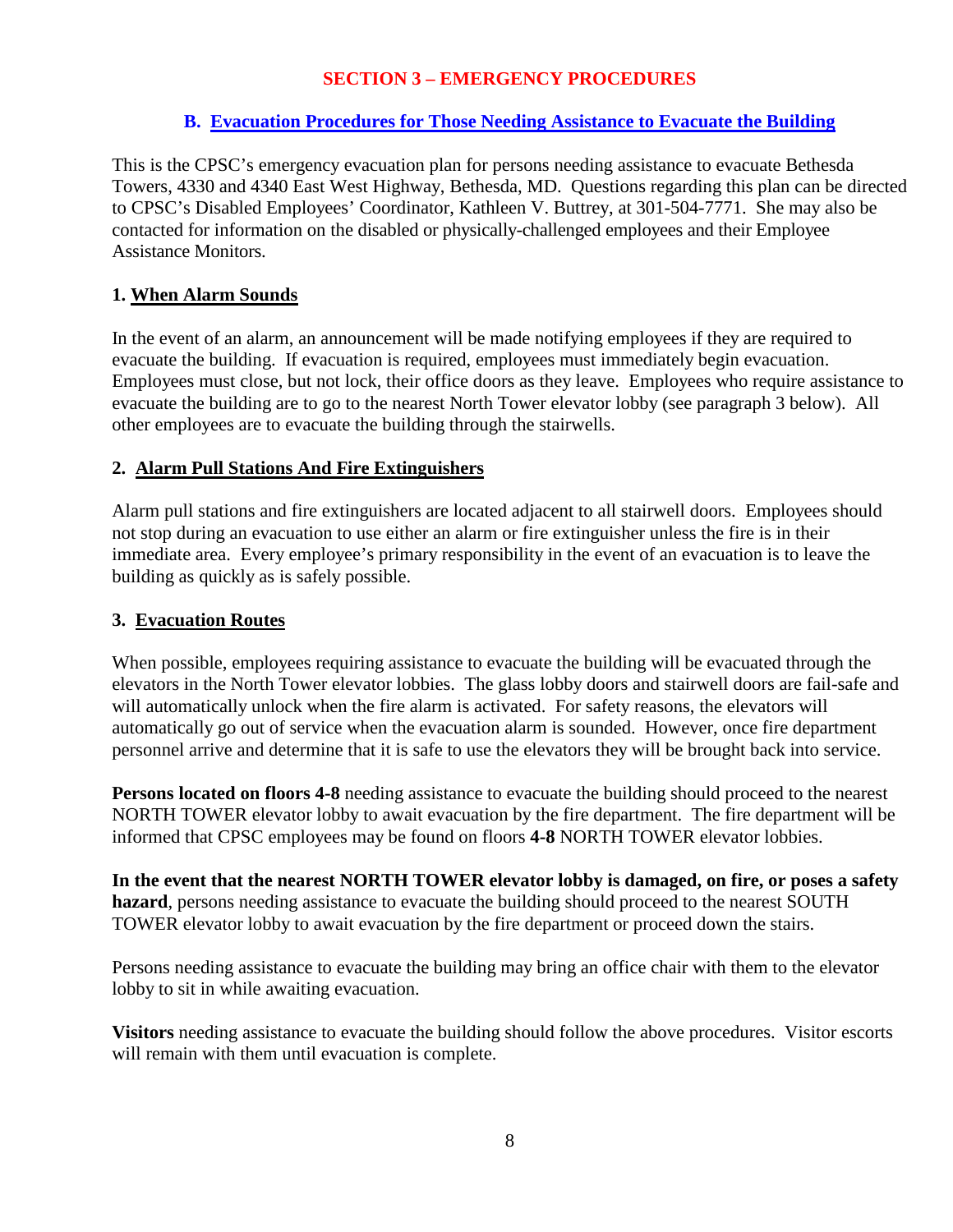# **B. Evacuation Procedures for Those Needing Assistance to Evacuate the Building (Cont'd.)**

**If the fire department determines that the elevators may not be safely operated**, they will dispatch fire department personnel to the elevator lobbies and physically transport persons needing assistance to evacuate the building through the stairwells. In the event that the stairwells are damaged, the fire department will escort persons needing assistance from the elevator lobby to the appropriate office for evacuation through a window via a hoist and lift.

# **4. Employee Assistance Monitors**

Persons needing assistance who have an assigned Employee Assistance Monitor should be accompanied by their Employee Assistance Monitor who will remain with them until emergency personnel arrive and safely evacuate the person or until the emergency drill is over, whichever is applicable. The Employee Assistance Monitor will report the status of the person they were assisting to the Floor Monitor or the Occupant Emergency Coordinator or other member of the Command Center Team once outside.

Visitor escorts will serve as the Employee Assistance Monitors for visitors needing assistance to evacuate the building.

# **5. Floor Monitors**

Floor Monitors are responsible for overseeing and coordinating evacuation activities, conducting a final pass-through of all offices on their floor, ensuring that everyone receives the necessary assistance as appropriate, ensuring all doors to the elevator lobbies are closed, and reporting the floor evacuation status to the Floor Team Coordinator at the Command Center outside of the building. This includes reporting the number of employees needing assistance to evacuate the building and their location.

## **6. Two-way Radios, and Flashlights, Vests and Whistles**

Elevator lobbies will be equipped with two-way radios in a plastic box, on the left side of the wall near the glass doors, where the Occupant Emergency Coordinator may be reached.

Each Floor Monitor and Employee Assistance Monitor is issued two-way radios. These radios will be stored in a pre-determined location in the office so that in the absence of a Floor Monitor or Employee Assistance Monitor, their duties may be assigned to other employees. This will facilitate communication with the Floor Team Coordinator, rescue personnel, and those persons needing assistance.

All members of CPSC's Command Center and Floor Teams will be issued flashlights and reflective safety apparel and whistles.

## **7. Meeting Places**

After evacuating the building, employees should proceed West on East West Highway if they evacuate via the South Tower or East if they evacuate via the North Tower. If an employee is not able to reach either gathering spot, the employee should contact the Floor Team Coordinator or leave a message to make their whereabouts known.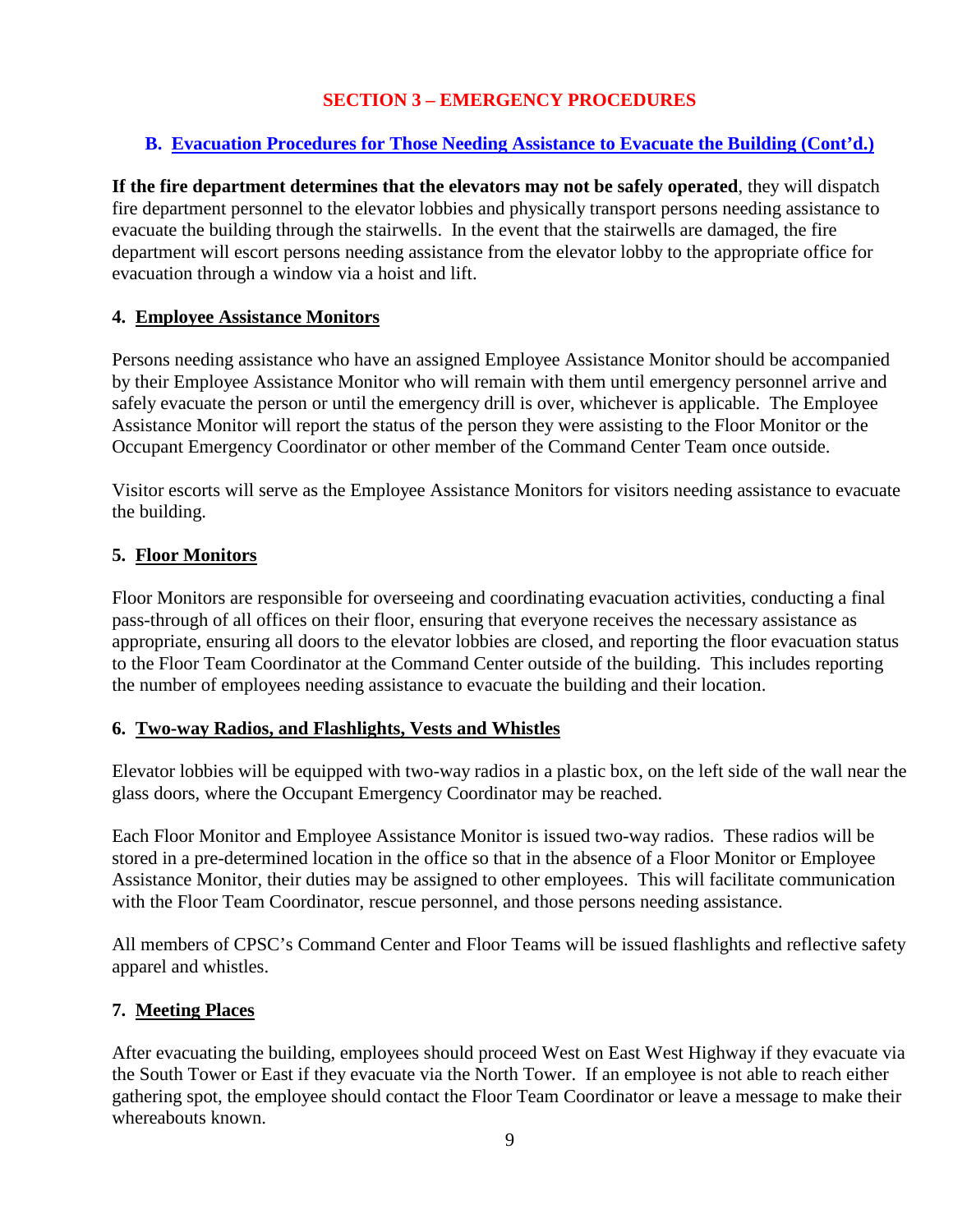## **B. Evacuation Procedures for Those Needing Assistance to Evacuate the Building (Cont'd.)**

# **BACKGROUND: HOW THIS PLAN WAS DEVELOPED**

The CPSC reviewed and updated its emergency evacuation plan so that it effectively addresses the specific needs and preferences of individual employees and its office location. As of January 20, 2012, the CPSC's Bethesda Towers workforce includes no individuals who use automatic or manual wheelchairs, two individuals who are blind or visually impaired, and several individuals with other impairments that require assistance in evacuating the building. Our agency is located on the  $4^{th}$ ,  $5^{th}$ ,  $6^{th}$ ,  $7^{th}$ and  $8<sup>th</sup>$  floors of the North Tower, 4330 East West Highway, Bethesda, MD 20814, and the  $5<sup>th</sup>$ ,  $6<sup>th</sup>$ ,  $7<sup>th</sup>$  and 8<sup>th</sup> floors of the South Tower, 4340 East West Highway, Bethesda, MD 20814.

To review and revise our evacuation plan, our agency first organized a small emergency evacuation committee. This committee began by meeting with staff to discuss evacuation issues in general. Subsequently, the committee met with building management, other agencies and groups, and individuals needing assistance evacuating the building. The group also reviewed current emergency preparedness literature and plans from other agencies.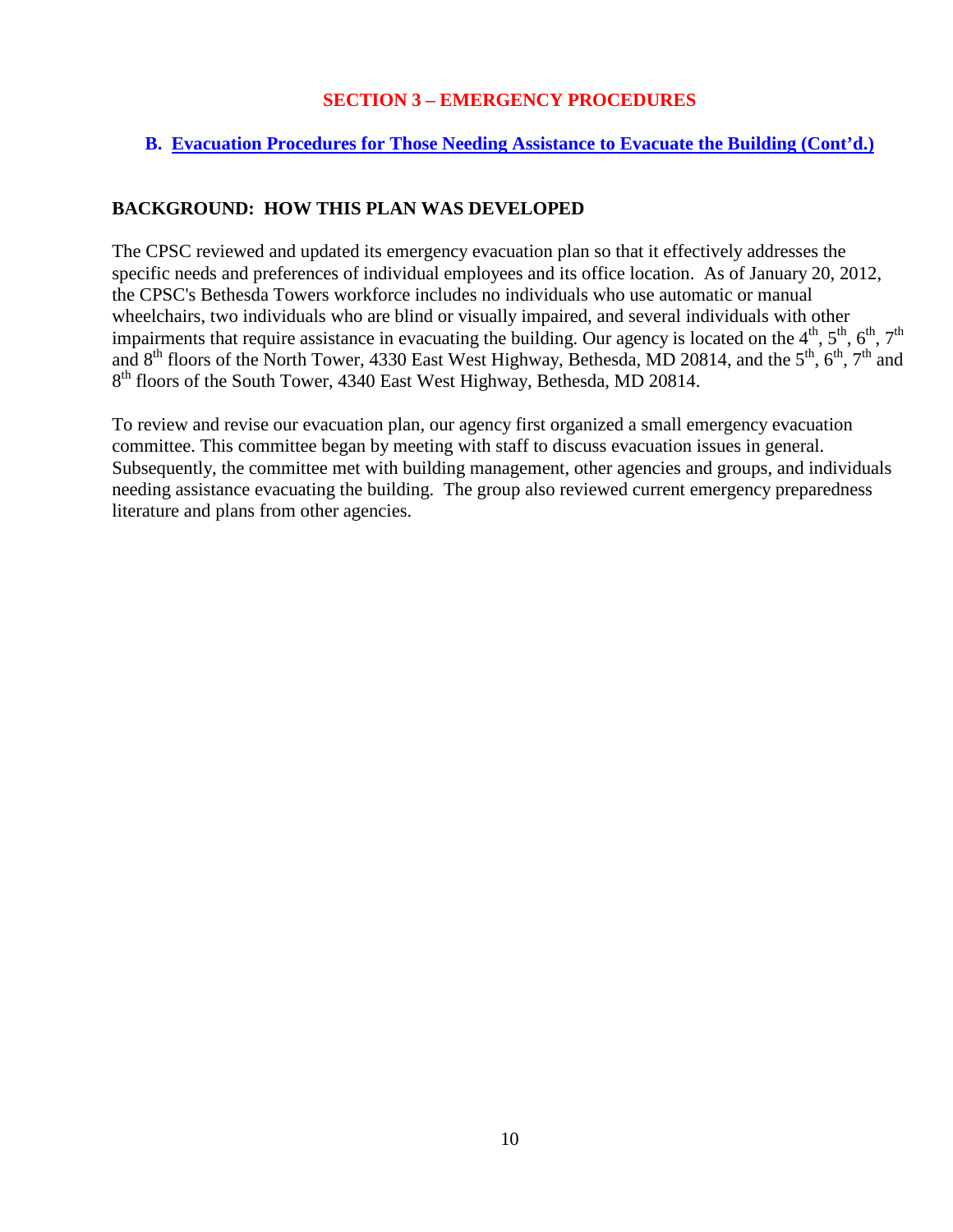#### **C. Procedures for Fires**

#### **1. Employees**

#### a. Discovery of Fire:

- 1) Close door to fire area, pull down the lever in the nearest fire alarm station, immediately call the fire department on 911 (please note that activating the fire alarm **does not** call the fire department), and notify the CPSC Guard at 301-504-7721 (desk) or 202-520-9447 (cell). Fire alarm pull-stations are adjacent to all stairwell exits. Give exact location of the fire, e.g., 4330 East West Highway, Bethesda, Maryland, North Tower, Room 425, and the cause of fire if known, e.g., trash can, electrical product.
- 2) For electrical fires, unplug equipment if possible. Extinguish fire with the available, approved fire extinguishers. **Never use water on electrical fires**. Fire extinguishers are adjacent all stairwell exits.

#### b. Hearing Fire Alarm:

- 1) Secure classified or sensitive material in approved containers; lock all safes. Close, **but do not lock doors.**
- 2) Pick up only your personal valuables (no coffee cups, food, etc.). Walk from office and evacuate the building via the nearest stairwell.
- 3) Descend the stairs in single file holding onto the handrail. Walk briskly. Every second counts! Remain quiet so instructions can be heard.
- 4) Unless otherwise directed by a Stairwell Monitor, exit and move away from the building. See Section 3 A., "General Emergency Evacuation Procedures," paragraph 3.a), for instructions on where to proceed once you exit the building.
- 5) After exiting the building, remain away from the building until the Occupant Emergency Coordinator or other member of the Command Center Team gives instructions.

## **2. Command Center Team**

- a. Designated/Deputy Designated Official:
	- 1) Activate OEP Team.
	- 2) Go to Command Center.
- b. Occupant Emergency Coordinator:
	- 1) Report to Designated/Deputy Designated Official at Command Center.
	- 2) Verify fire department response.
	- 3) Verify call to FPS, 202-708-1111 and MCP, 911.
	- 4) Verify call to building management, 301-565-5100 or Data Watch Systems, 800-899-9872, 24 hour emergency number.
- c. Floor Team Coordinator:
	- 1) Activate Floor Team.
	- 2) Go to Command Center.
	- 3) Verify occupant status.
	- 4) Inform or instruct occupants.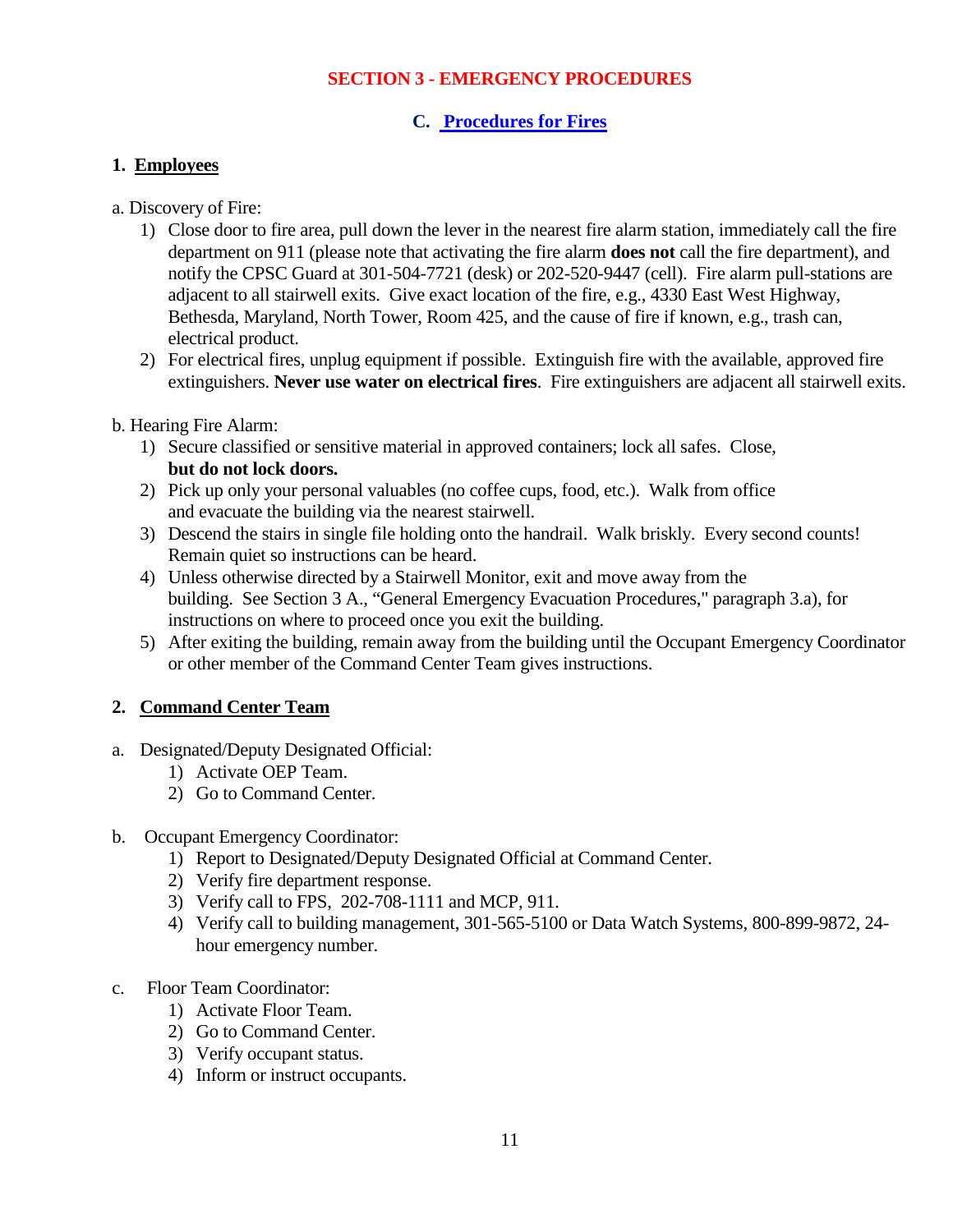# **C. Procedures for Fires (Cont'd.)**

- d. Damage Control Team Coordinator:
	- 1) Go to Command Center.
	- 2) Activate Damage Control Team, Administrative Services Specialist, Office of Facilities Services (EXFS), as necessary.
	- 3) Determine building conditions (environmental/structural).
	- 4) Report to Occupant Emergency Coordinator.
	- 5) Verify activation of emergency systems, e.g., sprinkler system (automatic), emergency power, and alarm system life safety mechanisms.
- e. Medical Coordinator:
	- 1) Go to Command Center.
	- 2) Advise regarding medical assistance.
- f. Administrative Officer:
	- 1) Go to Command Center.
	- 2) Record alarm time and actions taken.

#### **3. Floor Team**

- a. Floor Monitor:
	- 1) Activate fire alarm if required.
	- 2) Evacuate floor occupants.
	- 3) Supervise evacuation.
	- 4) Inspect floor to assure total evacuation.
	- 5) Report status of floor evacuation and location of any persons needing assistance to Floor Team Coordinator Command Center.
	- 6) Ensure persons needing assistance are assisted to evacuate.
- b. Stairwell Monitors
	- 1) Inspect stairwell for smoke or other obstruction. If obstructed, direct occupants to another stairwell.
	- 2) Keep occupants moving in a single file down the stairway.
	- 3) Report status to Floor Monitor.
- c. Employee Assistance Monitors
	- 1) If evacuation is required, determine whether the person needing assistance can exit the building safely, possibly after other employees have cleared the stairs, or if the employee will need to stay in the building until emergency evacuation personnel arrive.
	- 2) If a person needing assistance cannot exit the building without the help of emergency evacuation personnel, then accompany the person needing assistance to a safe location (see SECTION 3 B.) until emergency evacuation personnel arrives.
	- 3) Accompany person needing assistance to a safe area and wait for evacuation by emergency personnel.
	- 4) Report status and location to Floor Monitor or CPSC OEP officials as soon as possible.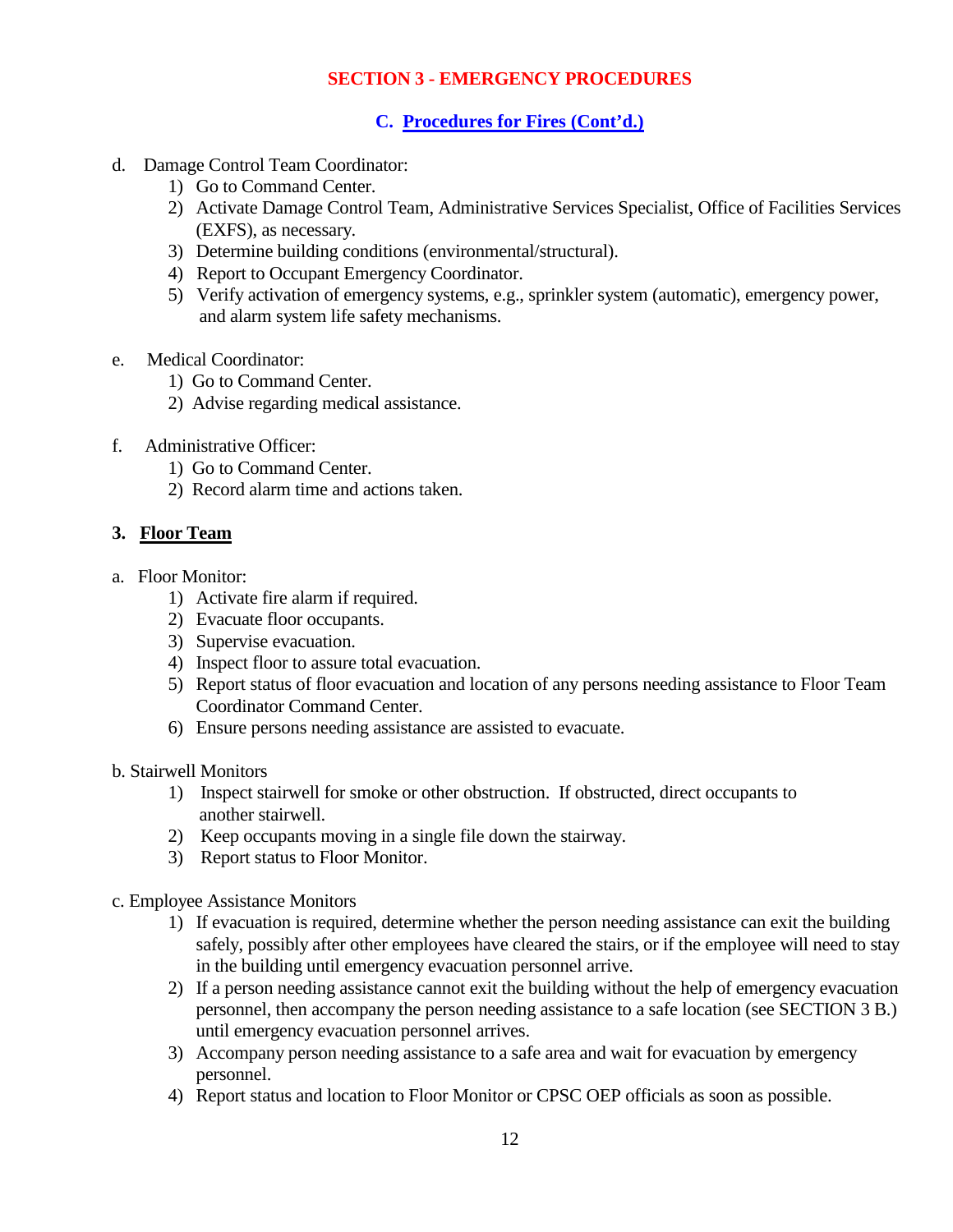## **D. Procedures for Bomb Threat**

- 1. Keep the caller on the line as long as possible. Ask the caller to repeat the message if necessary. Try to record every word by the caller.
- 2. If not indicated, ask the caller the location of the bomb or the time of possible detonation.
- 3. Inform the caller that the building is occupied and the detonation of a bomb could result in death or serious injury to many people.
- 4. Note any strange or peculiar background noises such as motors running, music, type of music, other noises, which would give a clue as to the location from which the call is made.
- 5. Listen closely to the voice for quality, accent, or speech impediment and whether the caller is male or female.
- 6. **Immediately after the caller hangs up, notify the Occupant Emergency Coordinator, 301-504-7078 or 240-882-5441 (cell). If he/she is not reached, call the Deputy Designated Officials, 301-504-7846 or 202-302-9745 (cell) and then the Designate Official 301-504-7547, 240-882-6227 (cell) until you reach one. The Designated/Deputy Designated Official will determine if alarm and evacuation is warranted and notify FPS and MCP.**

# **E. Procedures for a Suspected Bomb**

- 1. Do not open the article, lay it down gently, and keep it level.
- 2. Evacuate the area.
- 3. Do not put it in water and do not lock it in a cabinet or drawer.
- 4. Do not handle it further, but record the sender, addressee, and postal information found on the piece.
- 5. Contact the sender and the addressee to determine the contents.
- **6. If you cannot contact the sender and addressee or cannot confirm the contents, immediately contact the then the Occupant Emergency Coordinator, 301-504-7078/240- 882-5441 (cell), the Designated Deputy Official, 301-504-7846 or 202-302-9745 (cell), and then the Designate Official 301-504-7547, 240-882-6227 (cell) until you reach one. The Designated/Deputy Designated Official will determine if alarm and evacuation is warranted and notify FPS and MCP.**

## **F. Procedures for Suspicious Mail/Parcel**

1. Staff should immediately call the Occupant Emergency Coordinator, 301-504-7078 or 240-882-5441, in EXFS, room 425B. The Occupant Emergency Coordinator will determine if FPS and MCP should be called.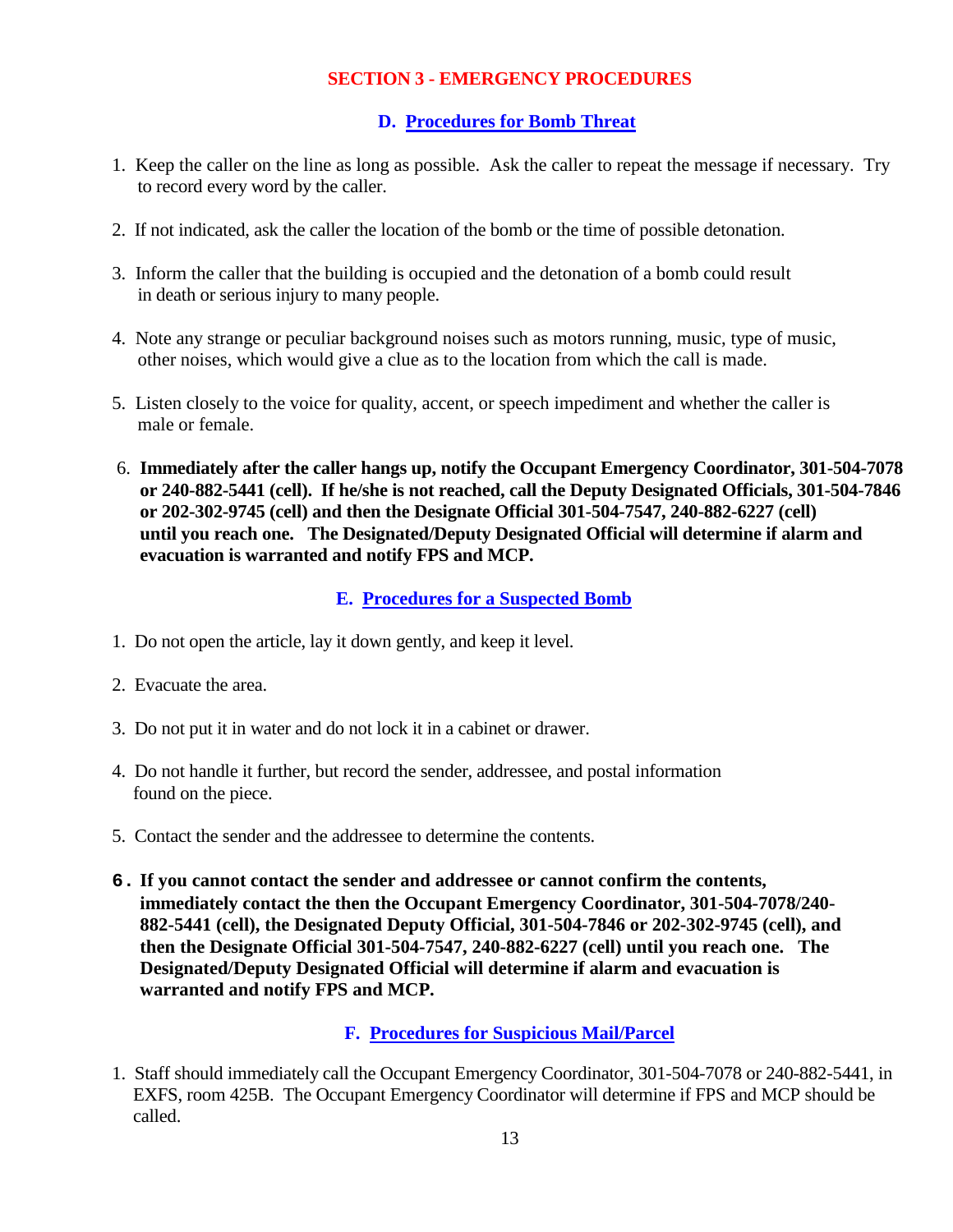## **F. Procedures for Suspicious Mail/Parcel (Cont'd.)**

- 2. Procedures for Command Center Team if mail/parcel is determined to be potentially harmful.
	- a. Designated/Deputy Designated Official:
		- (1) Assemble Command Center Team.
		- (2) Determine if evacuation is needed.
		- (3) Sound alarm for evacuation, if appropriate.
		- (4) Reassemble Command Center Team in the Command Center if evacuation directed.
	- b. Occupant Emergency Coordinator:
		- (1) Brief Designated/Deputy Designated Official.
		- (2) Verify FPS notification and response, 202-708-1111 and MCP, 911.
		- (3) Go to Command Center if evacuation ordered.
	- c. Floor Team Coordinator:
		- (1) Activate affected Floor Teams.
		- (2) Go to Command Center.
	- d. Damage Control Coordinator:
		- (1) Prevent handling of suspicious mail/parcel by employees.
		- (2) Keep employees away from dangerous areas.
		- (3) Notify Damage Control Team if necessary.
		- (4) Go to Command Center to brief Command Center Team.
	- e. Medical Coordinator:
		- (1) Go to Command Center.
	- f. Administrative Officer:
		- (1) Go to Command Center.
		- (2) Record activities.
- 3. Procedures for Floor Teams.
	- a. Floor Monitor:
		- (1) Supervise evacuation.
		- (2) Inspect floor to assure total evacuation.
		- (3) Report status of floor evacuation and location of any persons needing assistance to Floor Team Coordinator in Command Center.
	- b. Stairwell Monitors:
		- (1) Inspect stairwell and evacuation route.
		- (2) Avoid using stairwell and elevators in immediate area of suspicious mail/parcel.
		- (3) Assist in supervision of evacuation.
		- (4) Report to Floor Monitor.
	- c. Employee Assistance Monitors:
		- (1) Accompany persons needing assistance to safe area (see SECTION 3 B. of this Directive) and wait for evacuation by emergency evacuation personnel.
		- (2) Report status and location to Floor Monitor or CPSC OEP officials as soon as possible.
- 4. General precautions for mail handling.
	- a. Examine unopened envelopes for foreign bodies or powders.
	- b. Use a letter opener to open mail; do not use your hands.
	- c. Consider precautions such as restricting the opening of mail to a limited number of trained personnel and/or requiring handlers to wear protective gloves and a protective mask.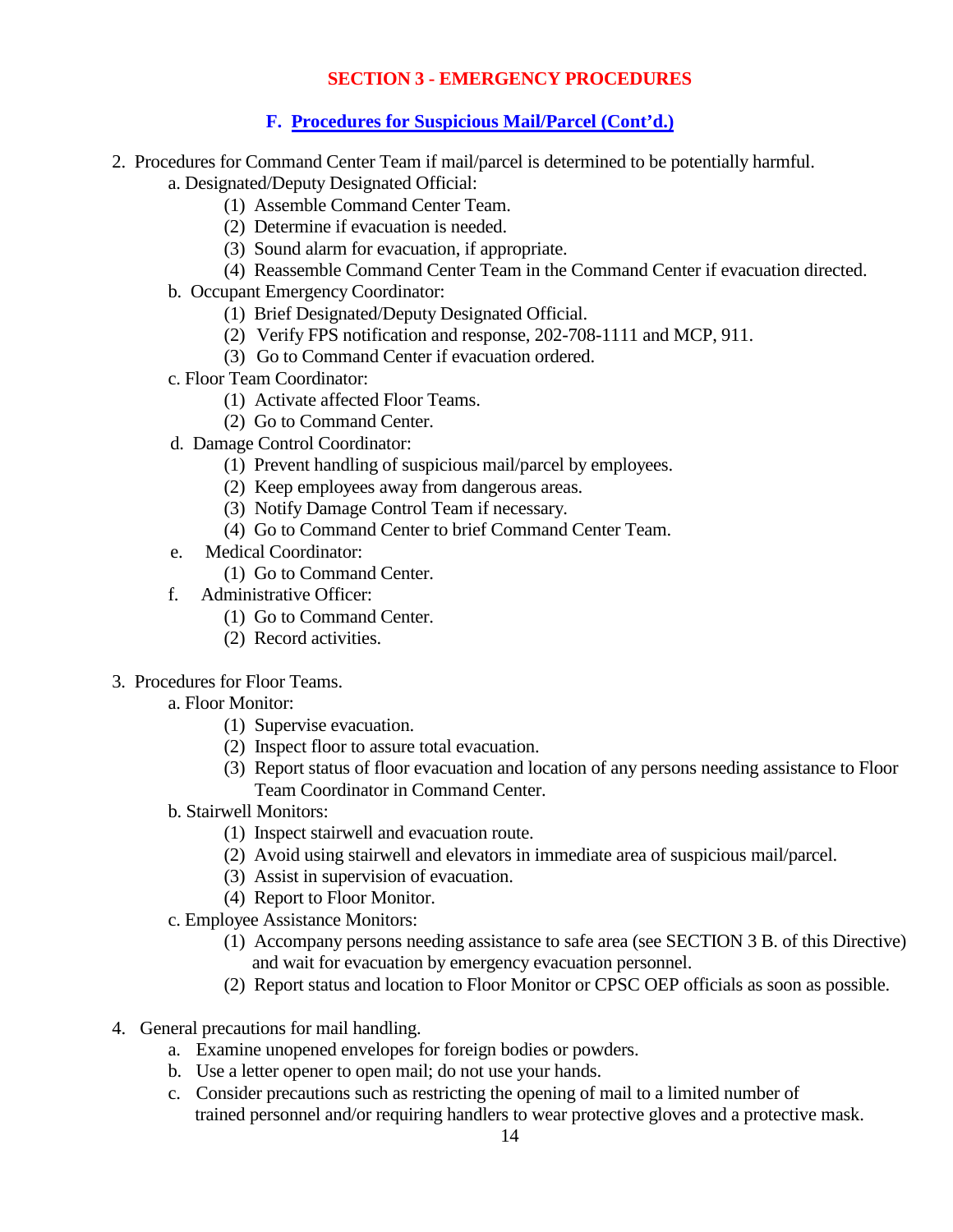# **F. Procedures for Suspicious Mail/Parcel (Cont'd.)**

- 5. Types of suspect mail:
	- a. Have excessive postage, no postage, or non-canceled postage.
	- b. No return address or fictitious return address.
	- c. Improper spelling of addressee names, titles, locations, or addressed to someone no longer with organization or otherwise outdated.
	- d. Unexpected envelopes from foreign countries.
	- e. Suspicious or threatening messages written on packages.
	- f. Postmark showing different location than return address.
	- g. Distorted handwriting or cut and paste lettering.
	- h. Unprofessionally wrapped packages or excessive use of tape, strings, etc.
	- i. Packages marked as "Fragile—Handle With Care" or "Rush—Do Not Delay" or with restrictive Endorsements, such as "Personal" or "Confidential."
	- j. Packages that are discolored, oily, have an unusual odor, or crystallization on wrapper.
	- k. Rigid, uneven, irregular or lopsided packages.
	- l. Mail that appears to have been opened and resealed.
	- m. Packages with soft spots, bulges or excessive weight.
	- n. Protruding wires or aluminum foil.
	- o. Visual distractions.
- 6. For opened mail/packages that contain suspicious materials:
	- a. Do not panic.
	- b. Do not shake or empty the contents of the suspicious package.
	- c. Place the package in a plastic bag or some other type of container to prevent the leakage of contents. If no container is readily available, cover the package or envelope with anything available, e.g., trash can, clothing, paper, and do not remove the cover.
	- d. Isolate the package and close off the room by shutting all doors;
	- e. Leave the immediate area.
	- f. Keep others from entering the area.
	- g. Do not touch your eyes, nose, or any other part of your body.
	- h. Wash hands vigorously with soap and water.
	- i. Make a list of all people who had contact with the package.
	- j. If clothing is heavily contaminated, do not brush vigorously.
	- k**. Immediately report the incident to the Occupant Emergency Coordinator, 301-504-7078 or 240-882-5441 (cell) or the Deputy Designated Official, 301-504-7846 or 202-302-9745 (cell), and then the Designate Official 301-504-7547, 240-882-6227 (cell) until you reach one. The Designated/Deputy Designated Official will determine if alarm**

**and evacuation is warranted and notify FPS and MCP.**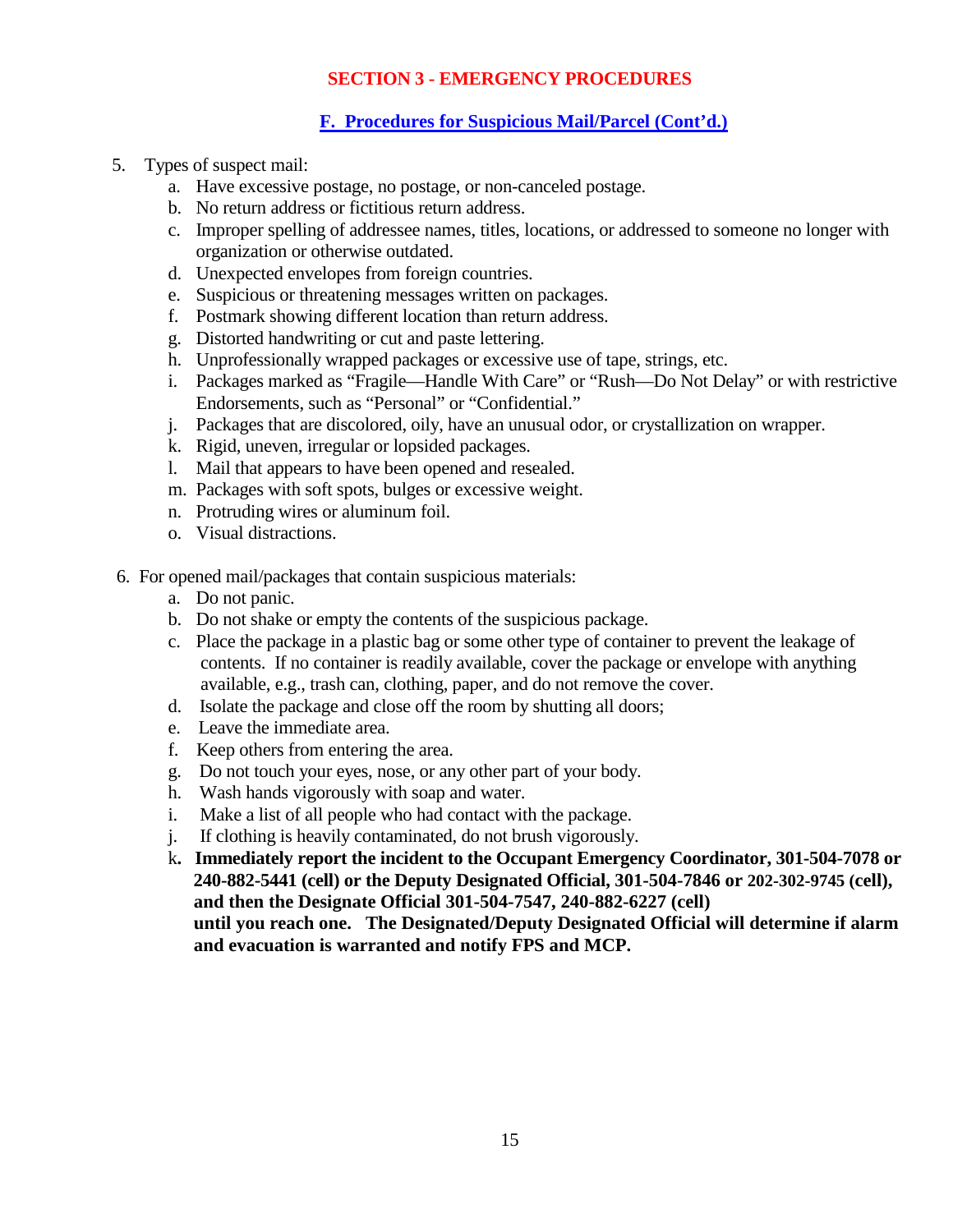#### **G. Procedures for Bomb Explosion**

- 1. Procedures for Command Center Team.
	- a. Designated/Deputy Designated Official:
		- (1) Go to Command Center.
		- (2) Activate Command Center Team.
		- (3) Determine if evacuation is warranted.
	- b. Occupant Emergency Coordinator:
		- (1) Go to Command Center.
		- (2) Verify FPS notification and response, 202-708-1111 and MCP, 911.
		- (3) Tell Floor Team Coordinator if evacuation has been directed.
	- c. Floor Team Coordinator:
		- (1) Activate Floor Monitors.
		- (2) Go to Command Center.
	- d. Damage Assessment Coordinator:
		- (1) Activate Damage Control Team.
		- (2) Conduct preliminary damage assessment, if possible.
		- (3) Brief the Command Center Team.
	- e. Medical Coordinator:
		- (1) Go to Command Center.
		- (2) Advise regarding medical assistance.
	- f. Administrative Officer:
		- (1) Go to Command Center.
		- (2) Record activities.
- 2. Procedures for Floor Teams.
	- a. Floor Monitor:
		- (1) Notify Floor Team.
		- (2) Supervise evacuation.
		- (3) Report status of floor evacuation and location of any disabled employees to Floor Team Coordinator in Command Center.
	- b. Stairwell Monitors:
		- (1) Inspect assigned stairwell.
		- (2) Report conditions to Floor Monitors.
		- (3) Assist in evacuation of occupants.
	- c. Employee Assistance Monitors:
		- (1) Accompany person needing assistance to safe area (see SECTION 3 B. of this Directive) and wait for evacuation by emergency personnel.
		- (2) Report status to Floor Monitor or CPSC OEP officials as soon as possible.
	- d. Damage Control Team:
		- (1) Control access to building.
		- (2) Report conditions of building to Command Center Team.
		- (3) Make recommendations for repairs and/or access to people needing help.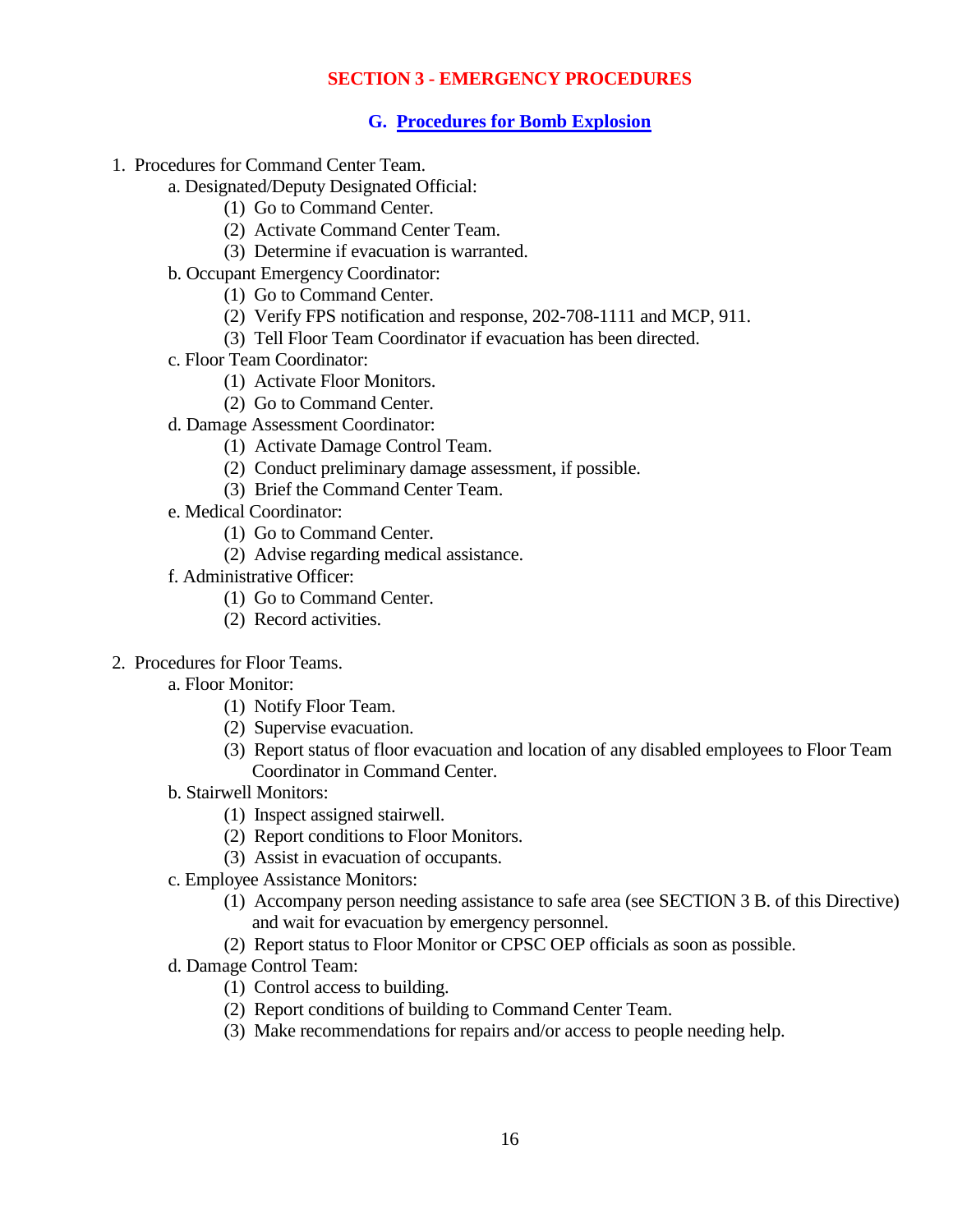# **G. Procedures for Bomb Explosion (Cont'd.)**

e. Damage Control Team Members:

- (1) Damage Control Team Leader.
- (2) Bethesda Towers Lead Engineer.
- (3) Property Manager.

# **H. Procedures for Nuclear, Biological, or Chemical Incident (NBC Weapon or "Dirty" Bomb)**

When an NBC or "dirty" bomb is detonated, it scatters radioactive material fragments and airborne dust (or "dirt"). These devices can be of any size. If there were to be an explosion of such a device, only the proper authorities can confirm the presence of radiation. Physical damage, serious injury, and the loss of life are confined to the immediate vicinity of the explosion. The highest levels of contamination from radioactive fragments and dust would affect the adjacent area surrounding the blast as well as areas within a one-mile radius, but not seriously. Airborne radiated contaminants dissipate quickly, but the wind and weather conditions contribute in determining the extent of contamination.

Unusual odors, pools of liquid with no obvious source, fog/clouds indoors, unusual devices, things out of place, signs of explosives, individuals exhibiting unusual medical symptoms, and environmental signs (dead animals, birds, or insects in the area) may also be an indication of an NBC weapon.

This section lists recommendations and procedures to follow in the event of a "dirty" bomb explosion.

- 1. Protect yourself by covering your nose and mouth with a cloth, taking shallow breaths and do not panic.
- 2. If you are near the explosion and get covered with residue, do not leave the area so that properly trained emergency personnel can assist with decontamination procedures more quickly.
- 3. If you are indoors remain inside or if you are outside of the explosion area get inside and listen for further instructions.
- 4. Do not taste, eat, smell, or touch anything.
- 5. Follow directions to a safe place if available.
- 6. Make note of the location of the occurrence, number of victims, medical symptoms, type of vehicle or container, specific indicators of an NBC event, and when and where the incident occurred.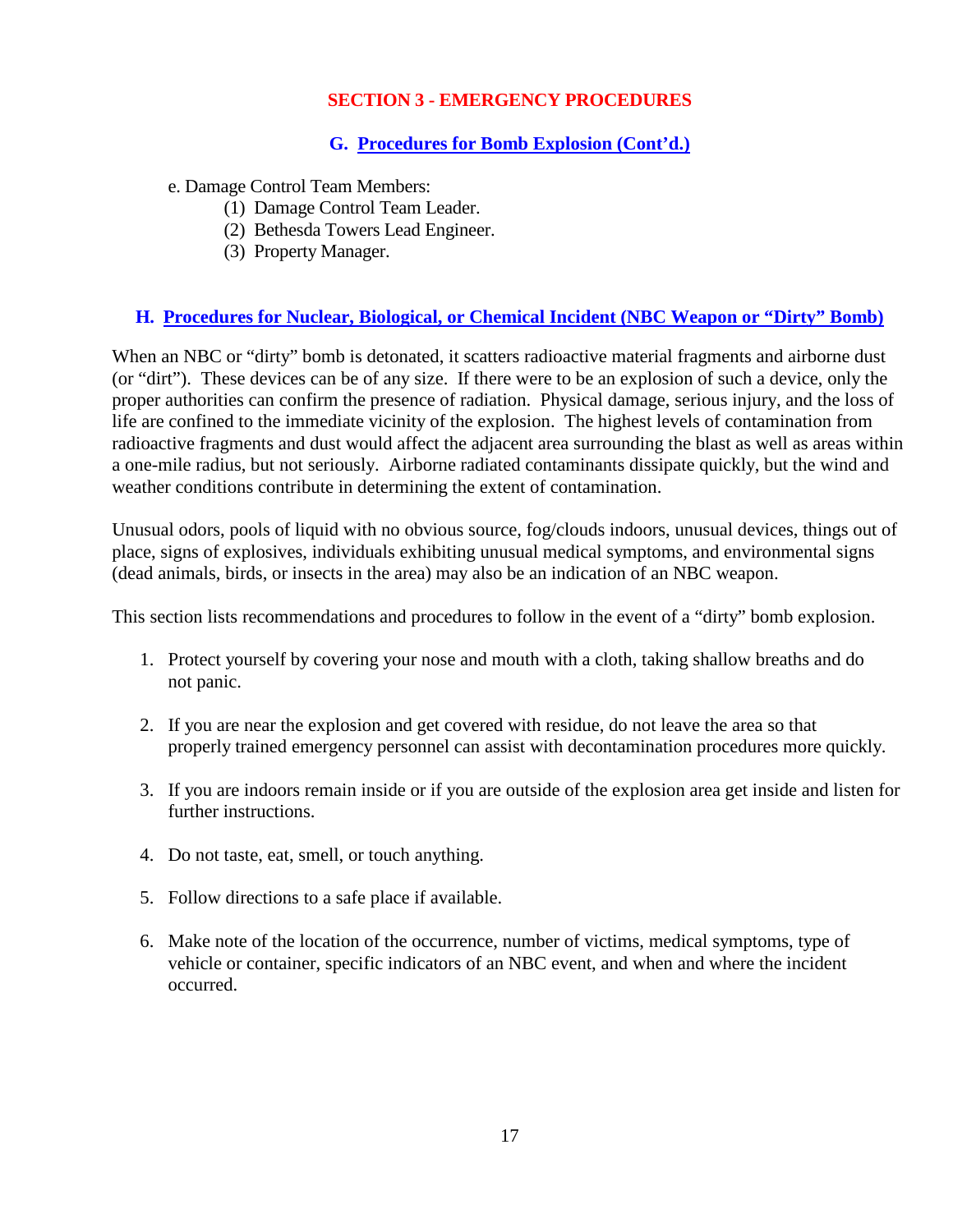# **H. Procedures for Nuclear, Biological, or Chemical Incident (NBC Weapon or "Dirty" Bomb) (Cont'd.)**

**7. Immediately report the incident to the Occupant Emergency Coordinator, 301-504-7078 or 240-882-5441 (cell) or the Deputy Designated Official, 301-504-7846, or 202-302-9745 (cell) and then the Designate Official 301-504-7547, 240-882-6227 (cell) until you reach one. The Designated/Deputy Designated Official will determine if alarm and evacuation is warranted and notify FPS and MCP.**

**8. Strictly follow the directions of local authorities and emergency response teams so they may effectively control and manage the situation.**

# **I. Procedures for Workplace Violence**

#### **Procedures for threats or an escalating situation**

- 1. For an angry or hostile customer or coworker:
	- a) Stay calm and listen attentively.
	- b) Maintain eye contact.
	- c) Be courteous and patient.
	- d) Keep the situation in your control.
- 2. For a person shouting, swearing, and threatening:
	- a) Signal a coworker or supervisor that you need help.
	- b) Do not make any calls yourself.
	- c) Have someone call FPS, 202-708-1111 and MCP, 911; or the contract guard, 301-504- 7721 or 202-520-9447 (cell).
- 3. For someone threatening you with a gun, knife, or other weapon:
	- a) Stay calm and quietly signal for help.
	- b) Maintain eye contact.
	- c) Stall for time.
	- d) Keep talking—but follow instructions from the person who has the weapon.
	- e) Don't risk harm to yourself or others.
	- f) Watch for a safe chance to escape the area.

#### **Procedures if an incident occurs.**

The Floor Monitors should try to determine the whereabouts of all employees on their floor, and give that information to the police.

- 1. Don't use the elevators. If an incident occurs, the police will shut down the elevators, and you won't be able to use them.
- 2. Be aware of floor exits. If you are aware of shooting on the other end of the floor, get off the floor as soon as possible.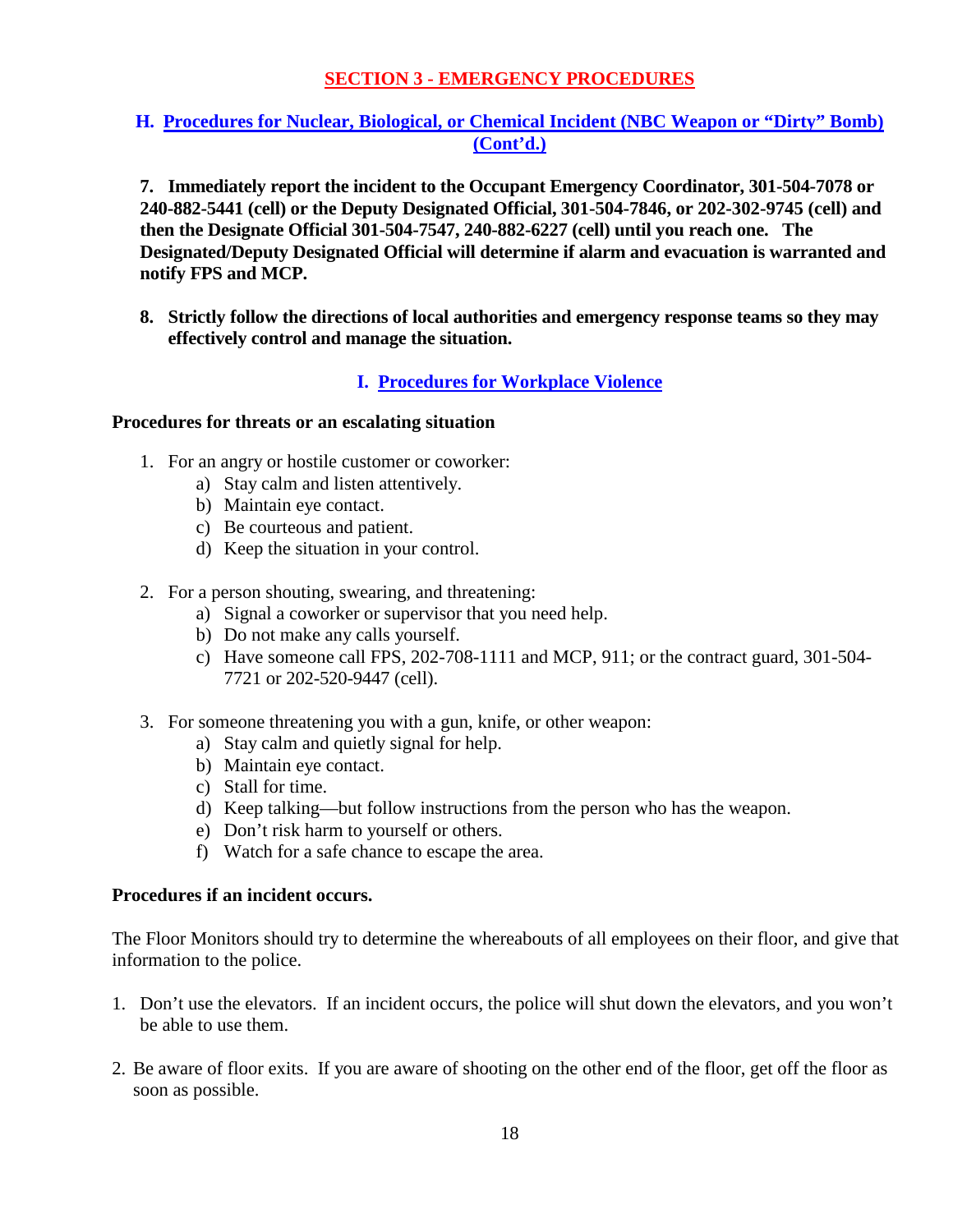# **I. Procedures for Workplace Violence (Cont'd.)**

- 3. Stay put. If there is not enough time to get off the floor, stay in your room, lock the door, and get under the desk or lock yourself in a closet. Shooters are opportunists. They don't normally kick or shoot down a door.
- 4. Don't make any movements. A shooter will instinctively aim at a moving target; don't make yourself one.
- 5. Stay low. Statistics show that most shots are fired waist-high or higher. If you are in an untenable situation, stay low to the ground, and lie still. Often the shooter will assume that he has already shot you. When victims thrash and cry, they attract attention.

**6. Immediately or as soon as possible, notify FPS 202 708-1111, MCP, 911 and the Occupant Emergency Coordinator, 301-504-7078 or 240-882-5441 (cell), or the Deputy Designated Official 301-504-7846 or 202-302-9745 and then the Designate Official 301-504-7547, 240-882-6227 (cell) until you reach one. The Designated/Deputy Designated Official will determine if alarm and evacuation is warranted and notify FPS and MCP.**

# **J. Procedures for Civil Disturbance**

Riots, demonstrations, picketing, and labor disputes are considered civil disturbances. Parades and celebrations can also turn into threats to building security. All civil disturbances should be reported to the proper authorities. Listed below are procedures to follow and important information in case of such an occurrence.

- 1. **Report non-violent demonstrations, agitated demonstrations, or boisterous disturbances to the Occupant Emergency Coordinator, 301-504-7078 or 240-882-5441 (cell), or the Deputy Designated Official, 301-504-7846, or 202-302-9745 (cell) who will contact building management, FPS, and MCP if appropriate.**
- 2. Staff should remain inside with blinds closed if a disturbance occurs outside the building.
- 3. If there is a potential threat to any occupants or the building, building management will place the building on full electronic security, including the perimeter doors, elevators, and garage gates.
- 4. If a disturbance spreads to the interior of the building, staff should lock their suite doors and avoid confrontation with the demonstrators. **Immediately notify MCP, 911, FPS, 202-708-1111 and the Occupant Emergency Coordinator 301-504-7078 or 240-882-5441 (cell), or the Deputy Designated Official at 301-504-7846, or 202-302-9745 (cell) and then the Designate Official 301-504- 7547, 240-882-6227 (cell) until you reach one.**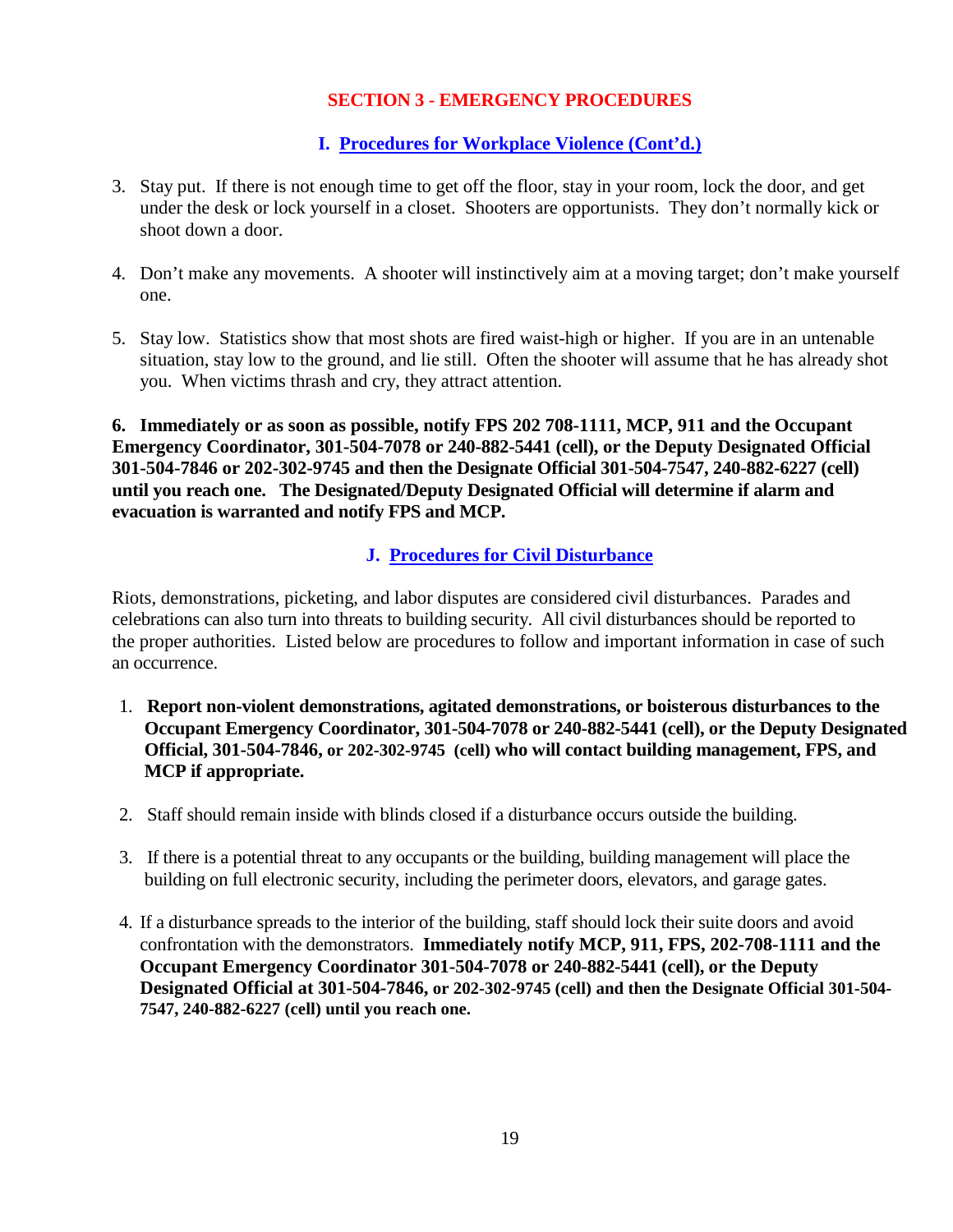## **K. Procedures for Elevator Entrapment**

In order to protect the safety of all building occupants, it is extremely important that specific elevator emergency procedures be followed in the unlikely event that trouble is experienced with an elevator:

- 1. Press the telephone button located at the bottom of the panel. This connects to the DataWatch security monitor (on duty 24 hours a day). There will be a recorded announcement of an elevator emergency and the building and elevator number will be identified to DataWatch. DataWatch has speaker capability and can communicate with the passengers for safety assurance. During the hours of 8:00 a.m. to 5:30 p.m., building management and/or the engineer's office is notified; after hours the elevator maintenance company is directly contacted through DataWatch.
- 2. There is also an emergency back-up bell that passengers may use to alert others that the elevator has malfunctioned. Anyone observing elevator problems should contact the CPSC Guard on 301-504-7721 (desk) or 202-520-9447 (cell). Or if after hours, contact DataWatch Systems, 800-899-9872 (on duty 24 hours).
- 3. Members of the engineering staff will locate the elevator and attempt to put it in operation in order to free the passengers. PLEASE NOTE: THERE MAY BE INSTANCES WHEN THE ENGINEERING STAFF MAY NOT RELEASE THE PASSENGERS FROM THE ELEVATOR DUE TO SAFETY RISKS. PASSENGERS MUST ALWAYS FOLLOW THE DIRECTION OF THE BUILDING ENGINEER.
- 4**. UNDER NO CIRCUMSTANCES SHOULD A PASSENGER OR AN OBSERVER OUTSIDE OF THE ELEVATOR ATTEMPT TO FORCE OPEN ELEVATOR DOORS. THE CAPABILITY FOR PASSENGERS TO FORCE OPEN THE ELEVATOR DOORS HAS BEEN ELIMINATED. ALL PASSENGERS MUST WAIT FOR PROFESSIONAL ASSISTANCE TO FREE THEM FROM A TRAPPED ELEVATOR. NEVER ATTEMPT TO FREE YOURSELF.**
- 5. The most important point to remember is to REMAIN CALM. All Bethesda Towers elevators are equipped with numerous safety features as well as back-up safety equipment. Also, maintenance personnel are on-call 24 hours a day to ensure a prompt response to any elevator problem.

## **L. Procedure for Weather Emergency or Natural Disaster**

**Earthquake.** During an earthquake you should stay away from glass, bookcases or other objects that may fall. If you are in the building when an earthquake strikes, move to a doorway or under a sturdy desk or table. If you are outdoors, move to an open area and avoid any structures, such as large windows, overhead power lines, or trees that may fall. Once the immediate tremors stop the designated official will determine if the building should be evacuated.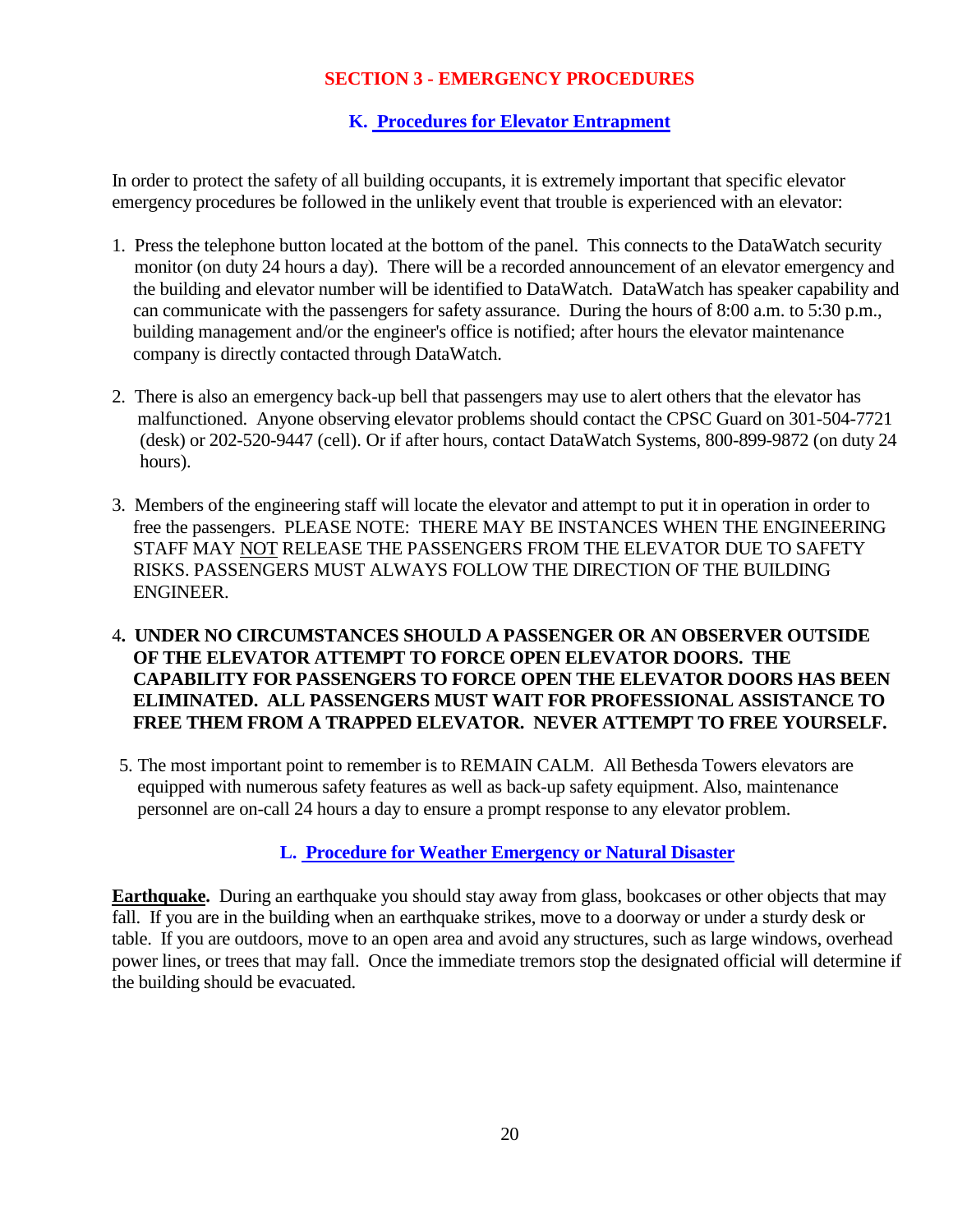#### **M. Emergency Medical Equipment**

#### **1. Automated External Defibrillators (AED) and Cardio Pulmonary Resuscitation (CPR)**

The AED is designed to be used by trained staff to treat victims who experience sudden cardiac arrest. It is to be applied only to victims who are unconscious, not breathing normally and not showing any signs of circulation, such as coughing and movement. The AED will analyze the heart rhythm and advise the operator if a shockable rhythm is detected. It will also charge to the appropriate energy level and advise the operator to deliver a shock.

The American Heart Association has certified the following staff as First Responders to administer AED/CPR. Notify the nearest available First Responder:

#### **a. CPSC Headquarters First Responders**

AED/CPR Certified First Responders

| 4 <sup>th</sup> Floor | <b>Room</b> | <b>Extension</b> |  |
|-----------------------|-------------|------------------|--|
| Douglas Brown         | $519-A$     | X7846            |  |
| Ron Welch             | 519-05      | X7091            |  |
| Dina Demas            | 519-06      | X7544            |  |
| Sandra King           | 519-07      | X7656            |  |
| 5 <sup>th</sup> Floor |             |                  |  |
| Akram Ahmad           | 523-03      | X7884            |  |
| Michelle White        | 502-04      | X7422            |  |
| Dennis Wierdak        | 506B        | X7430            |  |
| <b>Charles Smith</b>  | 517-05      | X7701            |  |
| 6 <sup>th</sup> Floor |             |                  |  |
| <b>Theresa Nelson</b> | 613-28      | X7509            |  |
| 7 <sup>th</sup> Floor |             |                  |  |
| <b>Kelly Moore</b>    | $703-H$     | X7447            |  |
| 8 <sup>th</sup> Floor |             |                  |  |
| Reagan O'Leary        | 820-17      | X7786            |  |
| Helen Springirth      | 838-C       | X7235            |  |
| Jonathan C. Thron     | 838-J       | X7514            |  |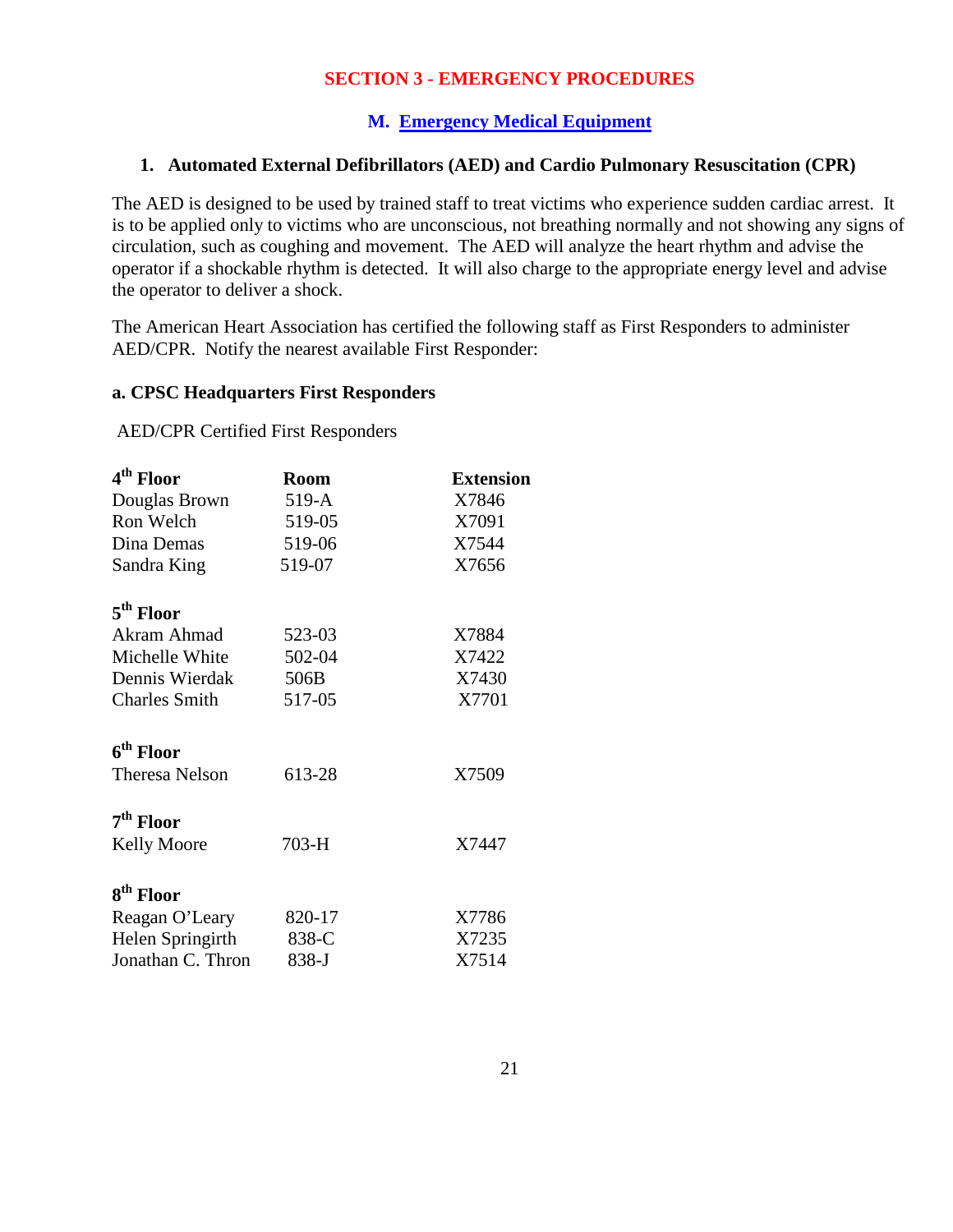# **M. Emergency Medical Equipment (Cont'd.)**

# **2. First Aid Kits**

## **a. CPSC Bethesda Towers First Aid Kits**

First aid kits are available at the locations listed below:

| Org.        | <b>Room</b> | Location                        |
|-------------|-------------|---------------------------------|
| <b>EXFS</b> | $4th$ Floor | Security Guard's post           |
| <b>OCM</b>  | Room 717    | In copy area, 717               |
| <b>FMPB</b> | Room 520    | In file cabinet opposite 520-03 |
| <b>FMPS</b> | Room 523    | Inside the file room            |
| <b>CRM</b>  | Room 610    | In closet in 610 reception area |
| <b>EPHA</b> | Room 502    | Next to printers                |
| <b>EPDS</b> | Room 504    | Next to printers                |
| GC          | Room 702    | next to printer                 |
| <b>COIT</b> | Room 724    | In copy room                    |
| GCOS        | Room 820-16 | In top left cabinet             |

# **SECTION 3 - EMERGENCY PROCEDURES**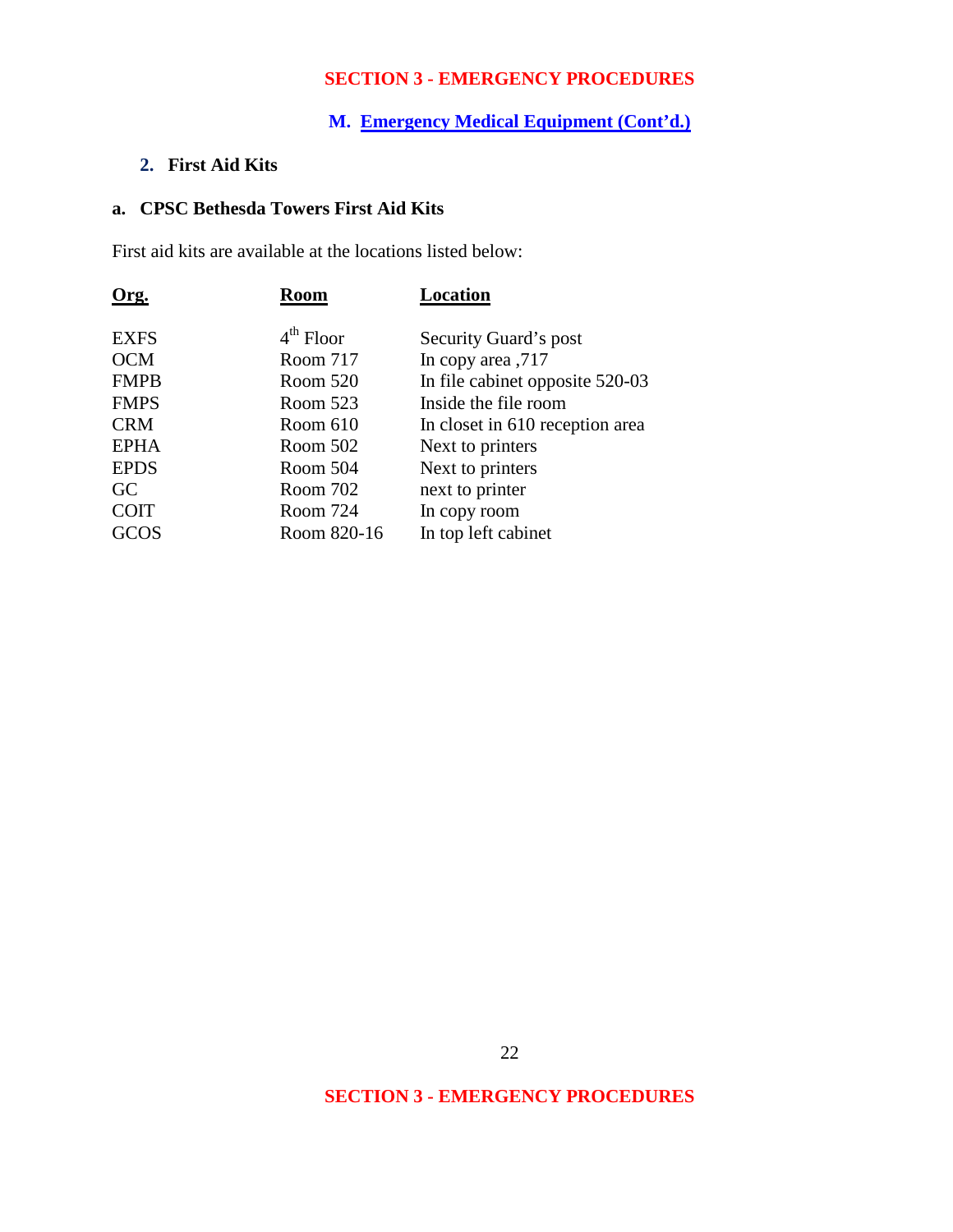# **N. Remain in Place Procedures**

When the Designated/Deputy Designated Official determines that CPSC staff will remain in place following an incident, the following responsibilities will be exercised:

# **1. CPSC**

- a) Floor Team Coordinator and/or the Administrative Officer will distribute flashlights, batteries, and reflective vests to the emergency team members that do not already have them. First aid kits are available on every floor.
- b) Floor Team members will determine the names of all floor occupants who are present in the building.
- c) Floor Team members will advise the occupants of their respective floors to turn on radio, TV, or their computers to listen for emergency instructions.
- d) The Damage Control Team will collect visitor log and coordinate an accounting of visitors in CPSC spaces.

## **2. Building Management**

- a) Shut down HVAC system, fans, vents, and all air handling equipment entirely.
- b) Lock all exterior doors, cover the gap at the bottom of the doors with rolled towels, and seal them with plastic sheeting and duct tape.
- c) Read the following script over the building intercom: "A hazardous situation (or bomb threat) has been detected outside (give a more precise location if available). For your safety, we are implementing "remain in place" procedures, which mean that we are recommending that you remain within the building until the threat passes. We will continue to update you on the situation."

# **3 . When the threat has passed**

Building Management will:

- a) Announce over the building intercom that the situation is all clear.
- b) Have all occupants leave the building.
- c) Turn on the HVAC system to ventilate the building.

CPSC Floor Team Members will:

- a) Ensure all occupants of their respective floors have left the building.
- b) Ensure staff members remain outside until the building has been completely ventilated.
- c) Account for all employees and visitors.
- d) Debrief the Floor Team Coordinator and provide a written after-action report with issues that arose and any recommendations for improvement of the OEP process.